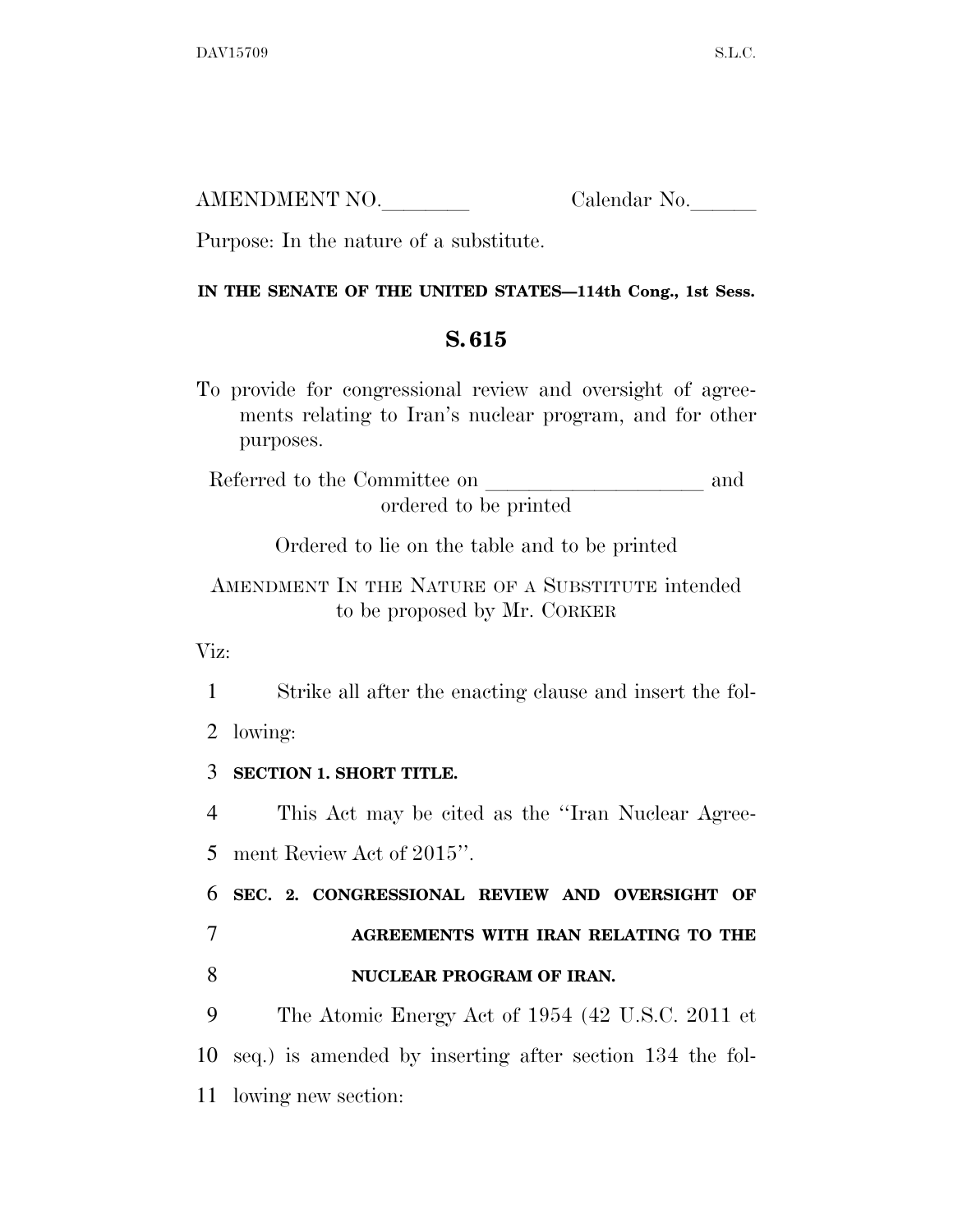| $\mathbf{1}$   | "SEC. 135. CONGRESSIONAL REVIEW AND OVERSIGHT OF      |
|----------------|-------------------------------------------------------|
| $\overline{2}$ | AGREEMENTS WITH IRAN.                                 |
| 3              | "(a) TRANSMISSION TO CONGRESS OF NUCLEAR              |
| $\overline{4}$ | AGREEMENTS WITH IRAN AND VERIFICATION ASSESS-         |
| 5              | MENT WITH RESPECT TO SUCH AGREEMENTS.                 |
| 6              | "(1) TRANSMISSION OF AGREEMENTS.-Not                  |
| 7              | later than 5 calendar days after reaching an agree-   |
| 8              | ment with Iran relating to the nuclear program of     |
| 9              | Iran, the President shall transmit to the appropriate |
| 10             | congressional committees and leadership—              |
| 11             | $\lq\lq$ the agreement, as defined in sub-            |
| 12             | section $(h)(1)$ , including all related materials    |
| 13             | and annexes;                                          |
| 14             | $\lq\lq (B)$ a verification assessment report of      |
| 15             | the Secretary of State prepared under para-           |
| 16             | $graph (2) with respect to the agreement; and$        |
| 17             | $\lq\lq$ (C) a certification that —                   |
| 18             | "(i) the agreement includes the appro-                |
| 19             | priate terms, conditions, and duration of             |
| 20             | the agreement's requirements with respect             |
| 21             | to Iran's nuclear activities and provisions           |
| 22             | describing any sanctions to be waived, sus-           |
| 23             | pended, or otherwise reduced by the                   |
| 24             | United States, and any other nation or en-            |
| 25             | tity, including the United Nations; and               |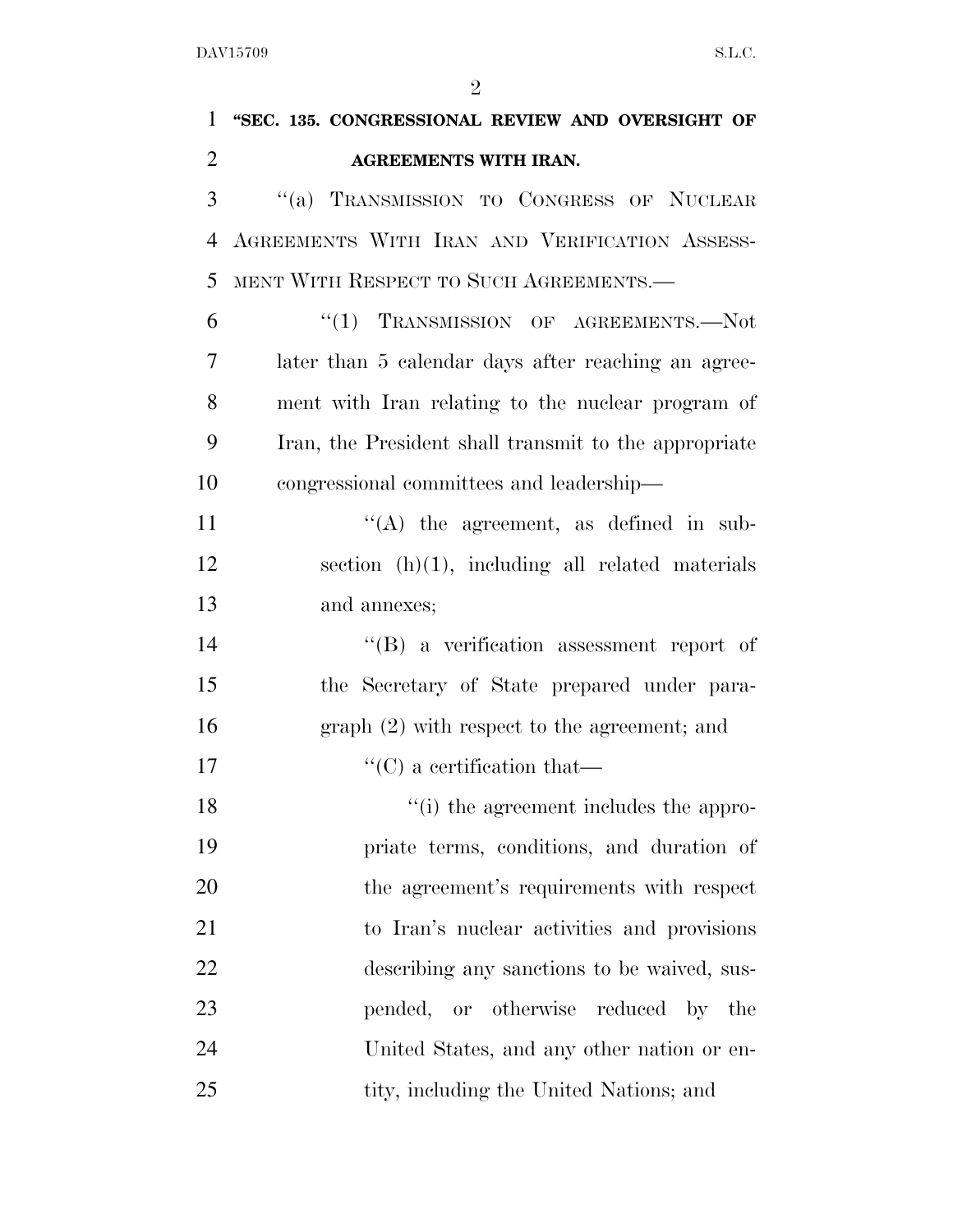| $\mathbf{1}$   | "(ii) the President determines the             |
|----------------|------------------------------------------------|
| $\overline{2}$ | agreement meets United States non-pro-         |
| 3              | liferation objectives, does not jeopardize     |
| $\overline{4}$ | the common defense and security, provides      |
| 5              | adequate framework to ensure that<br>an        |
| 6              | Iran's nuclear activities permitted there-     |
| 7              | under will not be inimical to or constitute    |
| 8              | an unreasonable risk to the common de-         |
| 9              | fense and security, and ensures that Iran's    |
| 10             | nuclear activities permitted thereunder will   |
| 11             | not be used to further any nuclear-related     |
| 12             | military or nuclear explosive purpose, in-     |
| 13             | cluding for any research on or development     |
| 14             | of any nuclear explosive device or any         |
| 15             | other nuclear-related military purpose.        |
| 16             | $``(2)$ VERIFICATION ASSESSMENT REPORT.—       |
| 17             | "(A) IN GENERAL.—The Secretary of              |
| 18             | State shall prepare, with respect to an agree- |
| 19             | ment described in paragraph (1), a report as-  |
| 20             | sessing—                                       |
| 21             | "(i) the extent to which the Secretary         |
| <u>22</u>      | will be able to verify that Iran is complying  |
| 23             | with its obligations and<br>commitments        |
| 24             | under the agreement;                           |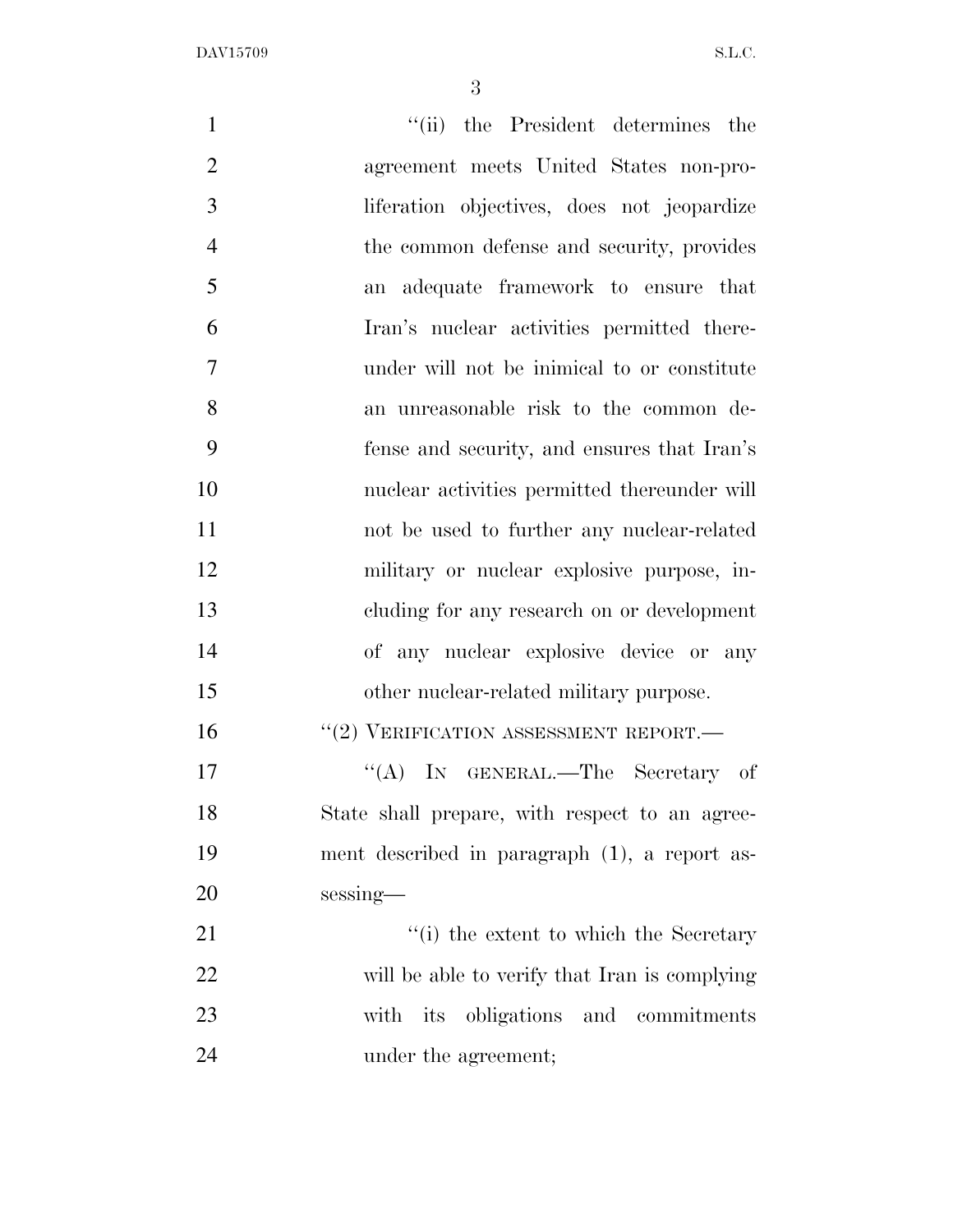1 ''(ii) the adequacy of the safeguards and other control mechanisms and other assurances contained in the agreement with respect to Iran's nuclear program to ensure Iran's activities permitted there- under will not be used to further any nu- clear-related military or nuclear explosive purpose, including for any research on or development of any nuclear explosive de- vice or any other nuclear-related military purpose; and  $\frac{1}{\sin}$  the capacity and capability of the International Atomic Energy Agency to effectively implement the verification re- gime required by or related to the agree- ment, including whether the International Atomic Energy Agency will have sufficient access to investigate suspicious sites or al- legations of covert nuclear-related activities and whether it has the required funding, manpower, and authority to undertake the verification regime required by or related to the agreement. 24 "(B) ASSUMPTIONS.—In preparing a re-

port under subparagraph (A) with respect to an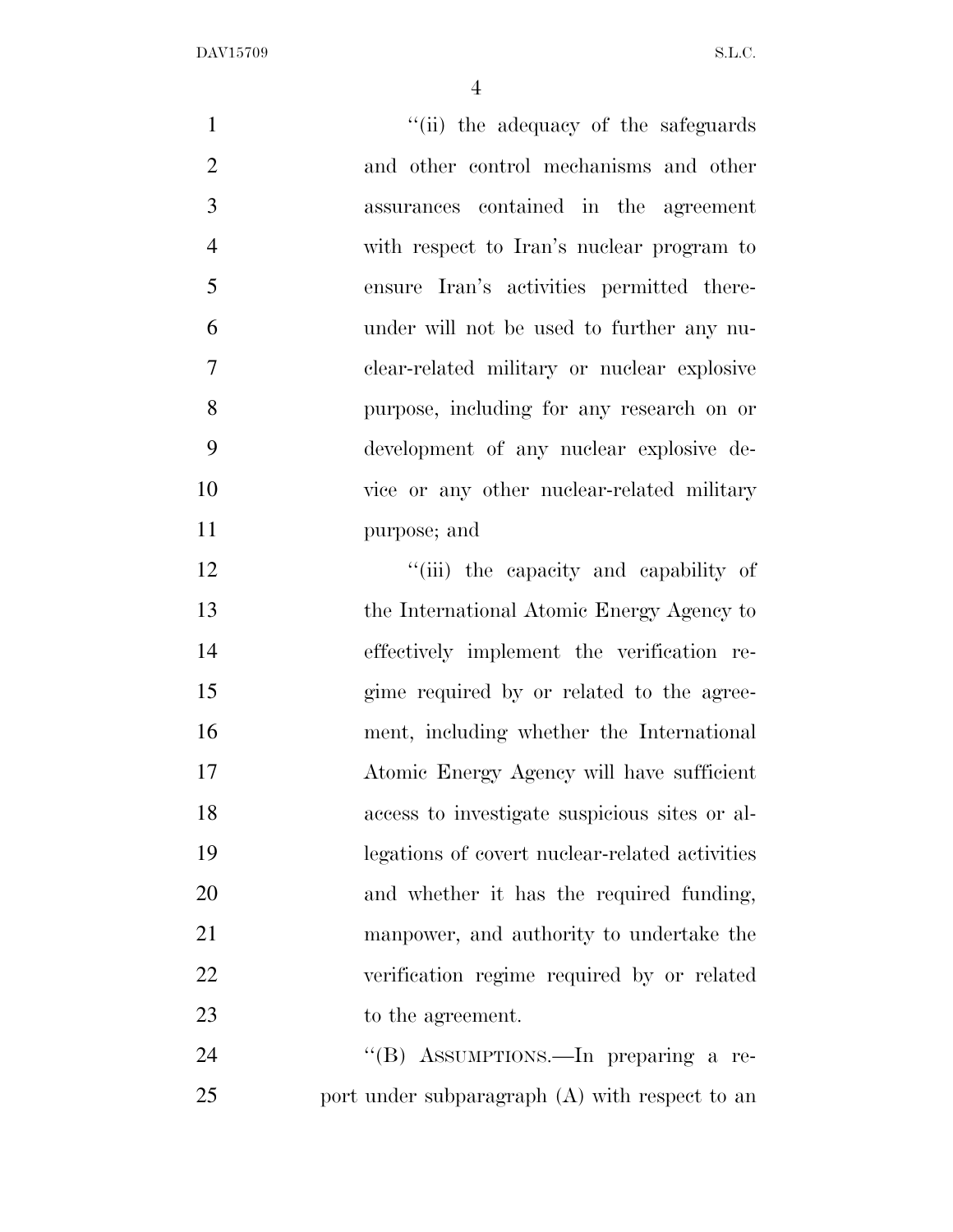| $\mathbf{1}$   | agreement described in paragraph (1), the Sec-       |
|----------------|------------------------------------------------------|
| $\overline{2}$ | retary shall assume that Iran could—                 |
| 3              | "(i) use all measures not expressly                  |
| $\overline{4}$ | prohibited by the agreement to conceal ac-           |
| 5              | tivities that violate its obligations and com-       |
| 6              | mitments under the agreement; and                    |
| $\overline{7}$ | "(ii) alter or deviate from standard                 |
| 8              | practices in order to impede efforts to              |
| 9              | verify that Iran is complying with those             |
| 10             | obligations and commitments.                         |
| 11             | "(C) CLASSIFIED ANNEX.—A report under                |
| 12             | subparagraph (A) shall be transmitted in un-         |
| 13             | classified form, but shall include a classified      |
| 14             | annex prepared in consultation with the Direc-       |
| 15             | tor of National Intelligence, summarizing rel-       |
| 16             | evant classified information.                        |
| 17             | $``(3)$ EXCEPTION.—                                  |
| 18             | "(A) IN GENERAL.—Neither the require-                |
| 19             | ments of subparagraphs $(B)$ and $(C)$ of para-      |
| 20             | graph $(1)$ , nor subsections $(b)$ through $(g)$ of |
| 21             | this section, shall apply to an agreement de-        |
| 22             | scribed in subsection $(h)(5)$ or to the EU-Iran     |
| 23             | Joint Statement made on April 2, 2015.               |
| 24             | "(B) ADDITIONAL REQUIREMENT.—Not-                    |
| 25             | withstanding subparagraph $(A)$ , any agreement      |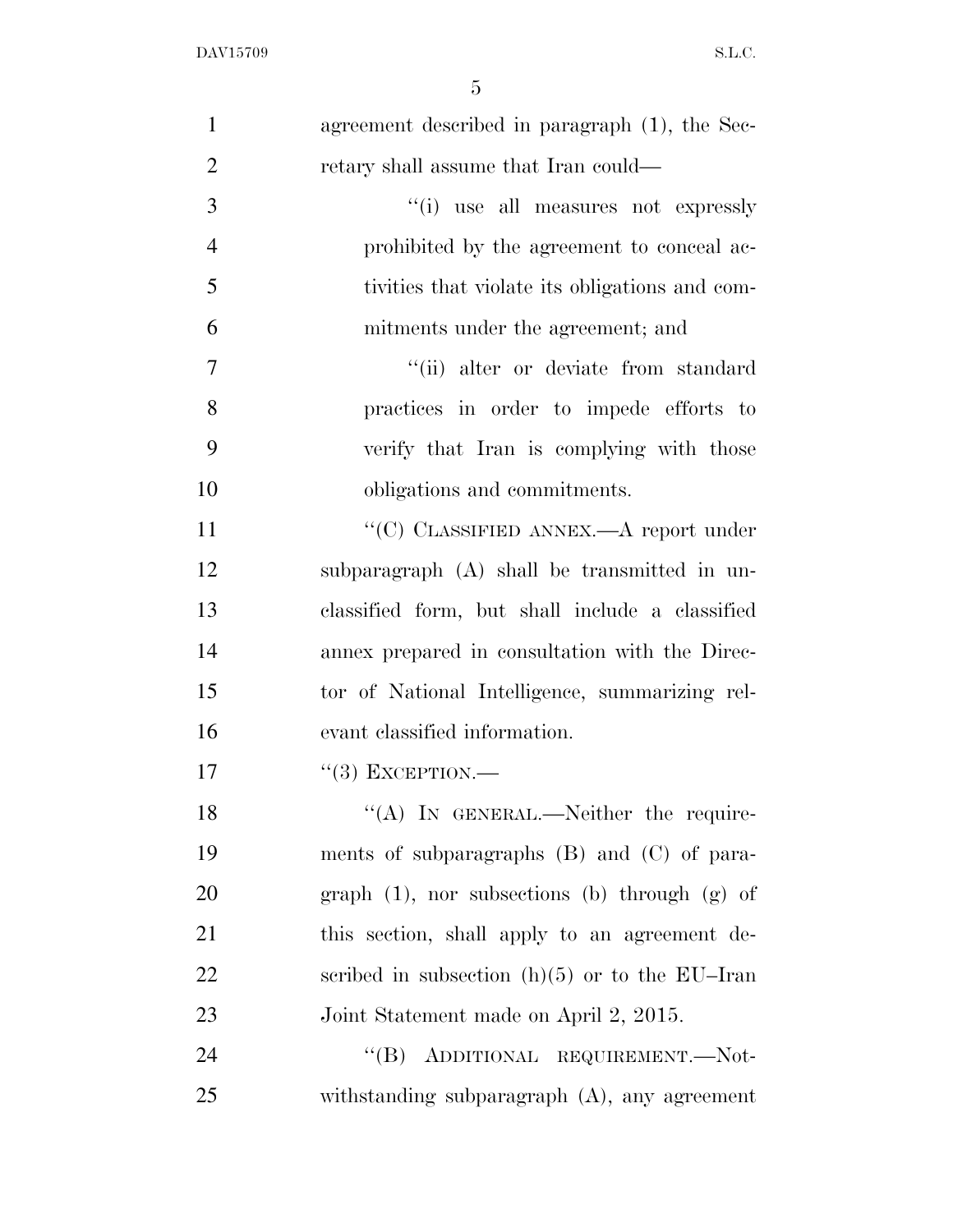1 as defined in subsection  $(h)(1)$  and any related materials, whether concluded before or after the date of the enactment of this section, shall not be subject to the exception in subparagraph (A). ''(b) PERIOD FOR REVIEW BY CONGRESS OF NU- CLEAR AGREEMENTS WITH IRAN.— 8 "(1) In GENERAL.—During the 30-calendar day period following transmittal by the President of an agreement pursuant to subsection (a), the Com- mittee on Foreign Relations of the Senate and the Committee on Foreign Affairs of the House of Rep- resentatives shall, as appropriate, hold hearings and briefings and otherwise obtain information in order to fully review such agreement.  $\frac{1}{2}$  EXCEPTION.—The period for congressional review under paragraph (1) shall be 60 calendar days if an agreement, including all materials re- quired to be transmitted to Congress pursuant to subsection (a)(1), is transmitted pursuant to sub- section (a) between July 10, 2015, and September 7, 2015. 23 "(3) LIMITATION ON ACTIONS DURING INITIAL CONGRESSIONAL REVIEW PERIOD.—Notwithstanding

any other provision of law, except as provided in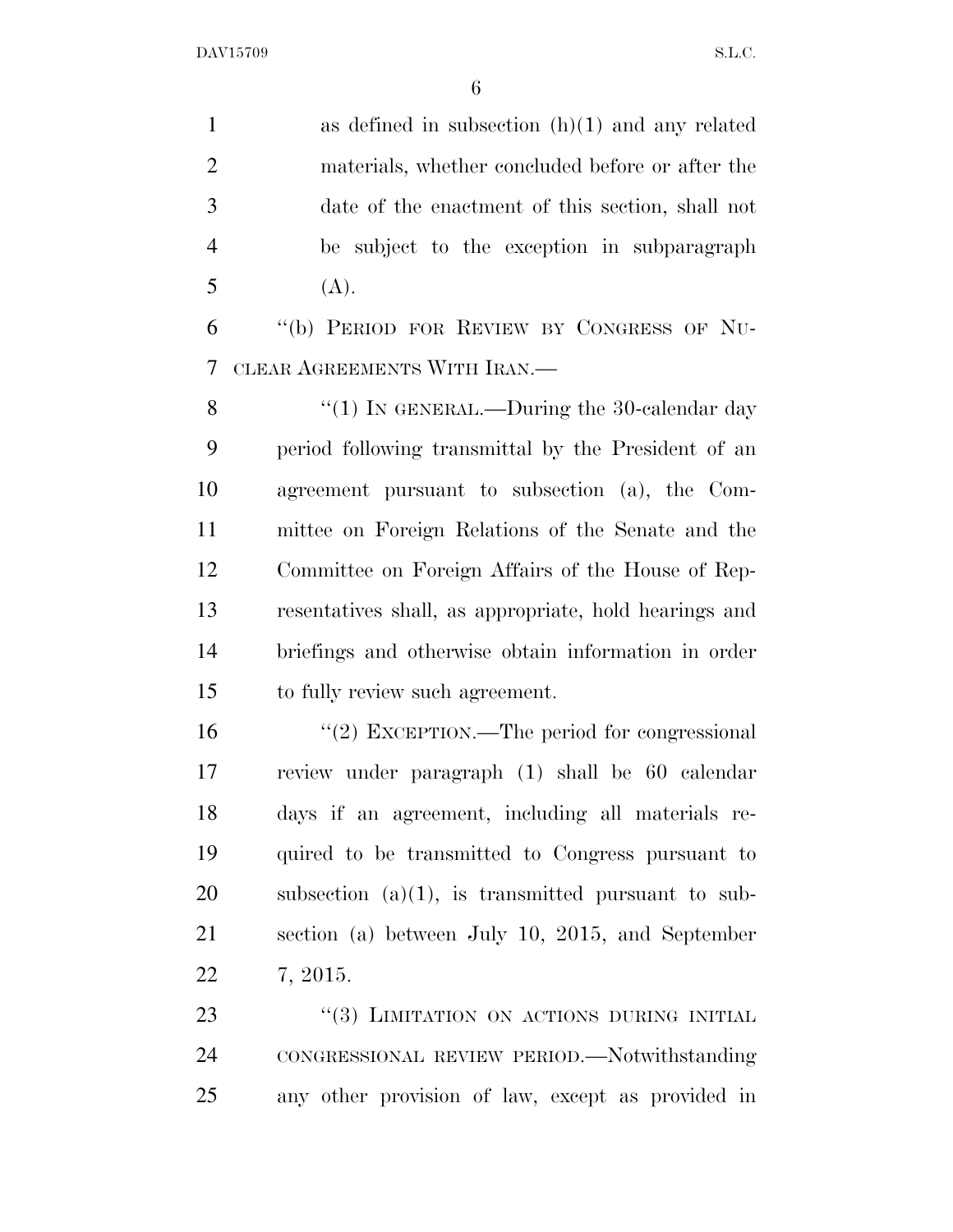paragraph (6), prior to and during the period for 2 transmission of an agreement in subsection  $(a)(1)$  and during the period for congressional review pro- vided in paragraph (1), including any additional pe- riod as applicable under the exception provided in paragraph (2), the President may not waive, sus- pend, reduce, provide relief from, or otherwise limit the application of statutory sanctions with respect to Iran under any provision of law or refrain from ap- plying any such sanctions pursuant to an agreement described in subsection (a).

12 "(4) LIMITATION ON ACTIONS DURING PRESI- DENTIAL CONSIDERATION OF A JOINT RESOLUTION OF DISAPPROVAL.—Notwithstanding any other pro- vision of law, except as provided in paragraph (6), if a joint resolution of disapproval described in sub- section (c)(2)(B) passes the Congress, the President may not waive, suspend, reduce, provide relief from, or otherwise limit the application of statutory sanc-20 tions with respect to Iran under any provision of law or refrain from applying any such sanctions pursu- ant to an agreement described in subsection (a) for a period of 12 calendar days following the date of passage of the joint resolution of disapproval.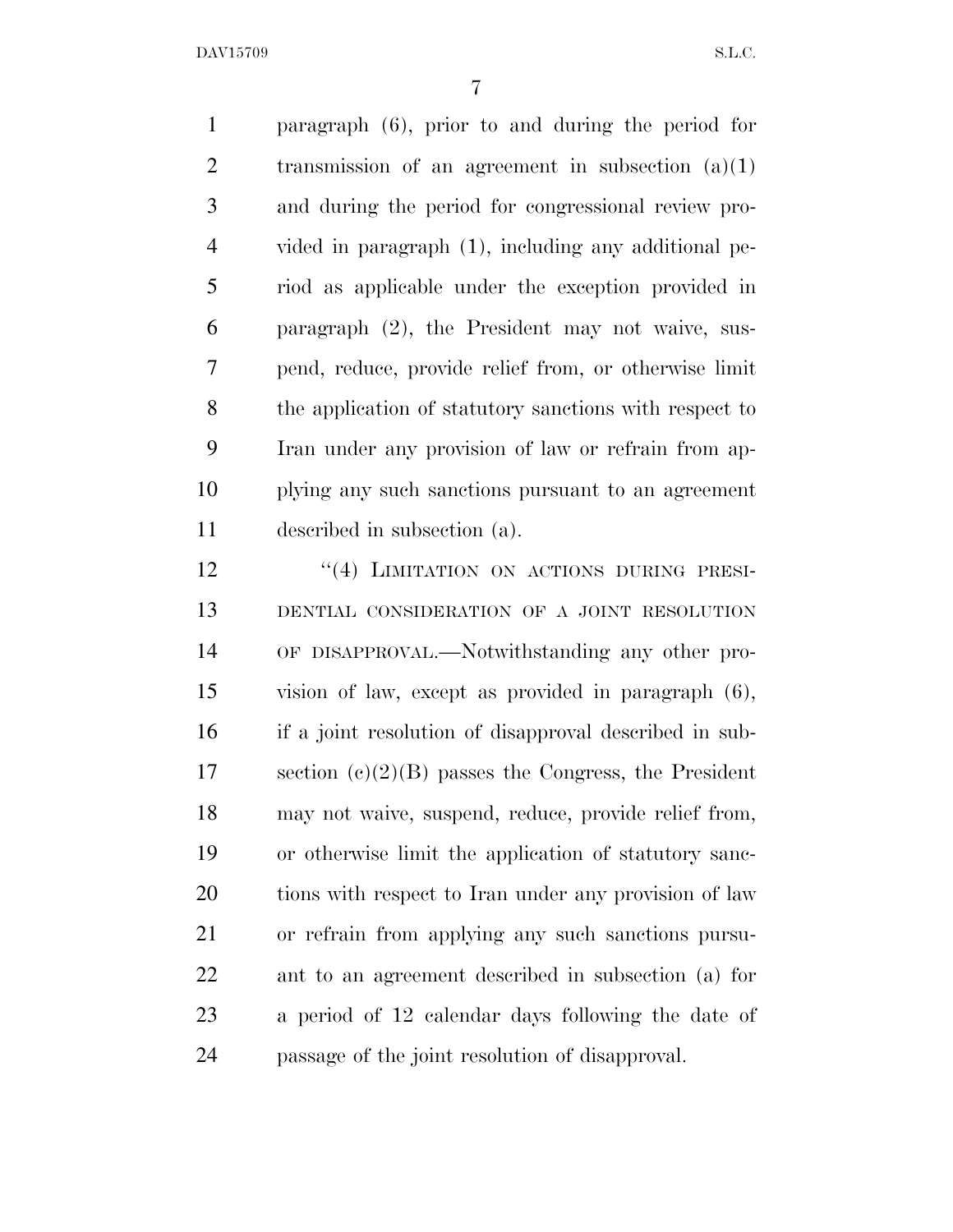1 "(5) LIMITATION ON ACTIONS DURING CON- GRESSIONAL RECONSIDERATION OF A JOINT RESO- LUTION OF DISAPPROVAL.—Notwithstanding any other provision of law, except as provided in para- graph (6), if a joint resolution of disapproval de-6 scribed in subsection  $(e)(2)(B)$  passes the Congress, and the President vetoes such joint resolution, the President may not waive, suspend, reduce, provide relief from, or otherwise limit the application of stat- utory sanctions with respect to Iran under any pro- vision of law or refrain from applying any such sanc- tions pursuant to an agreement described in sub- section (a) for a period of 10 calendar days following the date of the President's veto. ''(6) EXCEPTION.—The prohibitions under paragraphs (3) through (5) do not apply to any new deferral, waiver, or other suspension of statutory sanctions pursuant to the Joint Plan of Action if that deferral, waiver, or other suspension is made—  $\langle (A)$  consistent with the law in effect on the date of the enactment of the Iran Nuclear 22 Agreement Review Act of 2015; and 23 "'(B) not later than 45 calendar days be-

fore the transmission by the President of an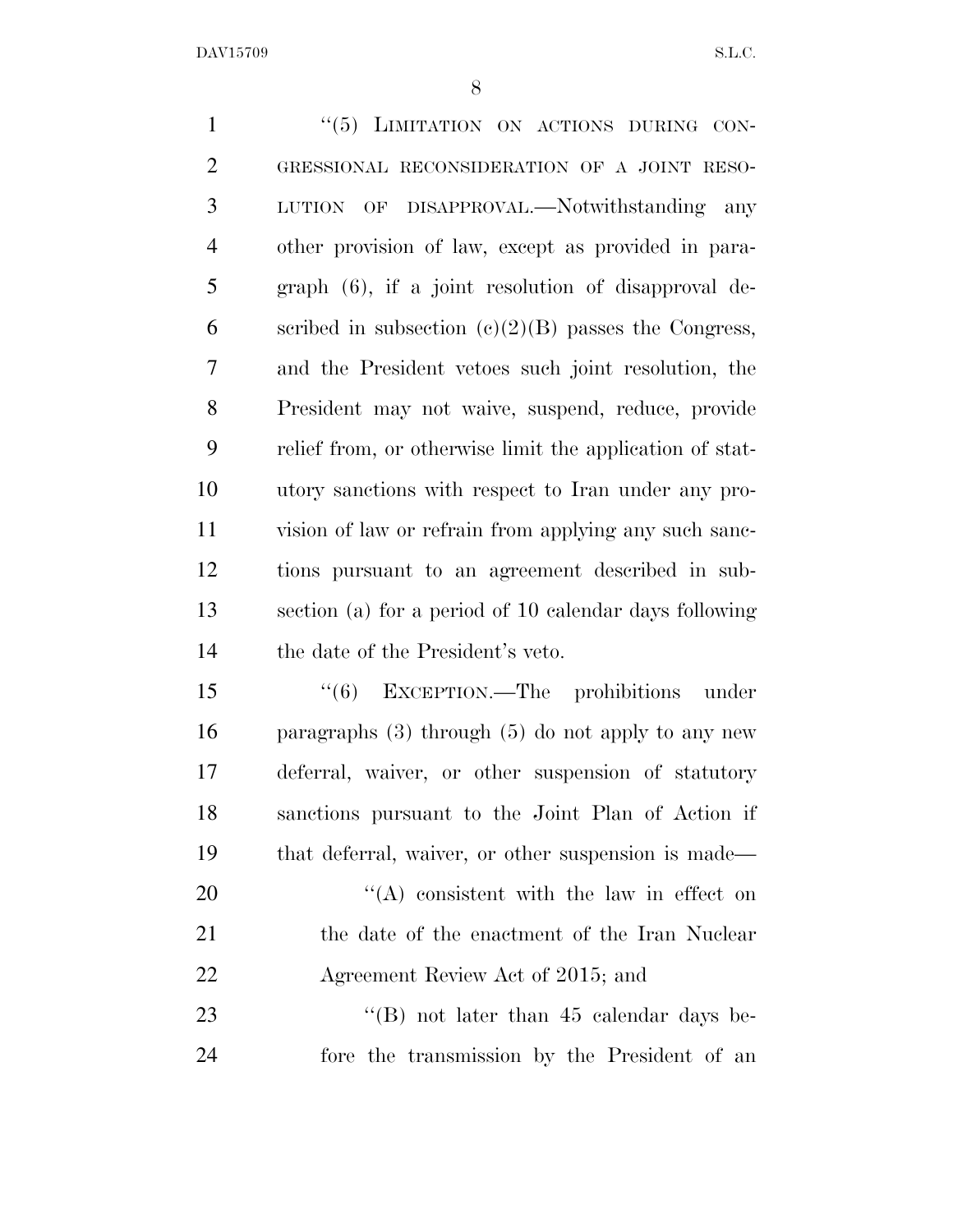| $\mathbf{1}$   | agreement, assessment report, and certification   |
|----------------|---------------------------------------------------|
| $\overline{2}$ | under subsection (a).                             |
| 3              | "(c) EFFECT OF CONGRESSIONAL ACTION WITH RE-      |
| $\overline{4}$ | SPECT TO NUCLEAR AGREEMENTS WITH IRAN.—           |
| 5              | "(1) SENSE OF CONGRESS.—It is the sense of        |
| 6              | Congress that—                                    |
| 7              | $\lq\lq$ the sanctions regime imposed on Iran     |
| 8              | by Congress is primarily responsible for bring-   |
| 9              | ing Iran to the table to negotiate on its nuclear |
| 10             | program;                                          |
| 11             | "(B) these negotiations are a critically im-      |
| 12             | portant matter of national security and foreign   |
| 13             | policy for the United States and its closest al-  |
| 14             | lies;                                             |
| 15             | " $(C)$ this section does not require a vote by   |
| 16             | Congress for the agreement to commence;           |
| 17             | $\lq\lq$ this section provides for congressional  |
| 18             | review, including, as appropriate, for approval,  |
| 19             | disapproval, or no action on statutory sanctions  |
| 20             | relief under an agreement; and                    |
| 21             | $\lq\lq(E)$ even though the agreement may com-    |
| 22             | mence, because the sanctions regime was im-       |
| 23             | posed by Congress and only Congress can per-      |
| 24             | manently modify or eliminate that regime, it is   |
| 25             | critically important that Congress have the op-   |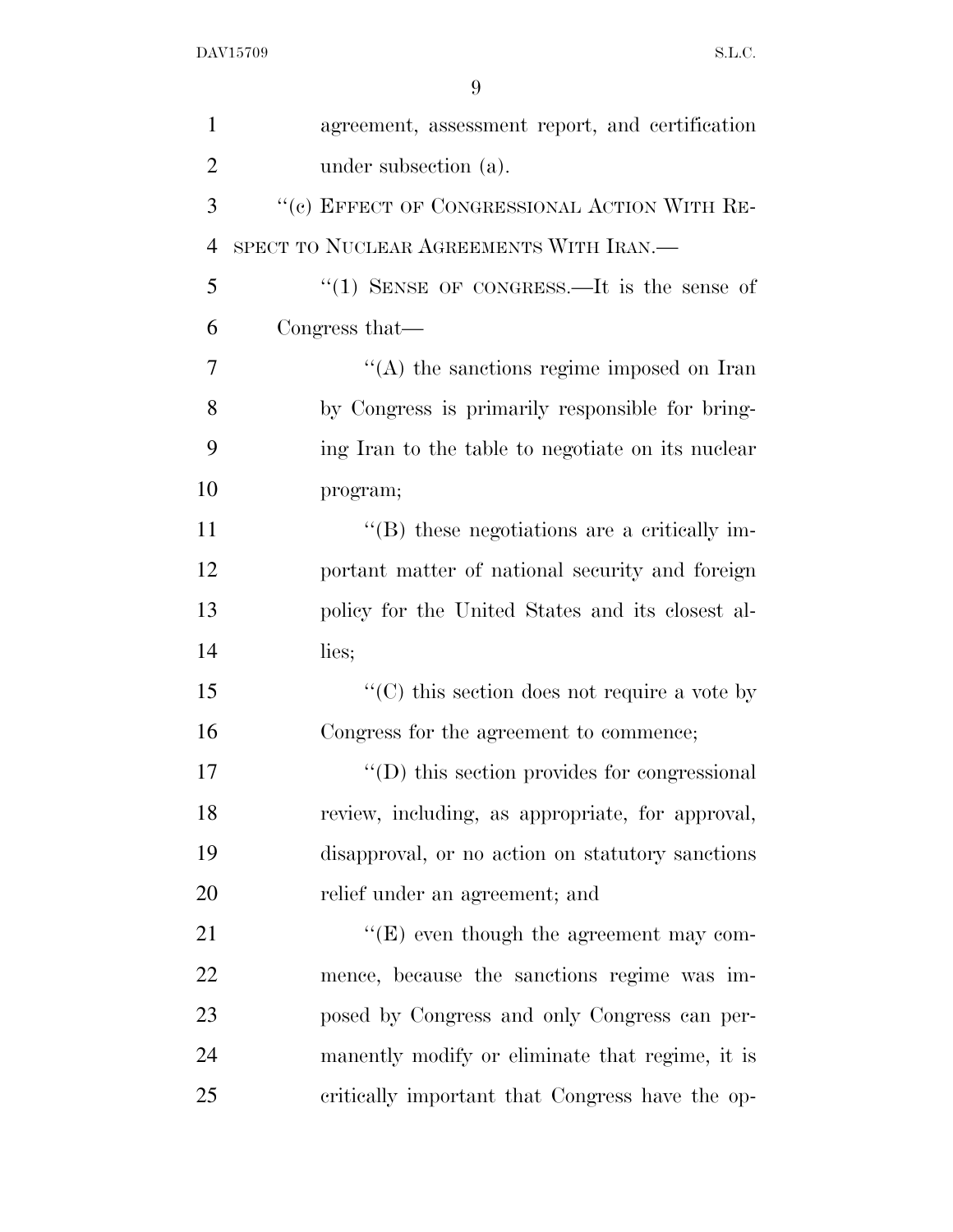| $\mathbf{1}$   | portunity, in an orderly and deliberative man-       |
|----------------|------------------------------------------------------|
| $\overline{2}$ | ner, to consider and, as appropriate, take action    |
| 3              | affecting the statutory sanctions regime im-         |
| $\overline{4}$ | posed by Congress.                                   |
| 5              | " $(2)$ In GENERAL.—Notwithstanding any other        |
| 6              | provision of law, action involving any measure of    |
| 7              | statutory sanctions relief by the United States pur- |
| 8              | suant to an agreement subject to subsection (a) or   |
| 9              | the Joint Plan of Action—                            |
| 10             | $\lq\lq$ may be taken, consistent with exist-        |
| 11             | ing statutory requirements for such action, if,      |
| 12             | during the period for review provided in sub-        |
| 13             | section (b), the Congress adopts, and there is       |
| 14             | enacted, a joint resolution stating in substance     |
| 15             | that the Congress does favor the agreement;          |
| 16             | $\lq\lq (B)$ may not be taken if, during the pe-     |
| 17             | riod for review provided in subsection (b), the      |
| 18             | Congress adopts, and there is enacted, a joint       |
| 19             | resolution stating in substance that the Con-        |
| 20             | gress does not favor the agreement; or               |
| 21             | "(C) may be taken, consistent with exist-            |
| 22             | ing statutory requirements for such action, if,      |
| 23             | following the period for review provided in sub-     |
| 24             | section (b), there is not enacted any such joint     |
| 25             | resolution.                                          |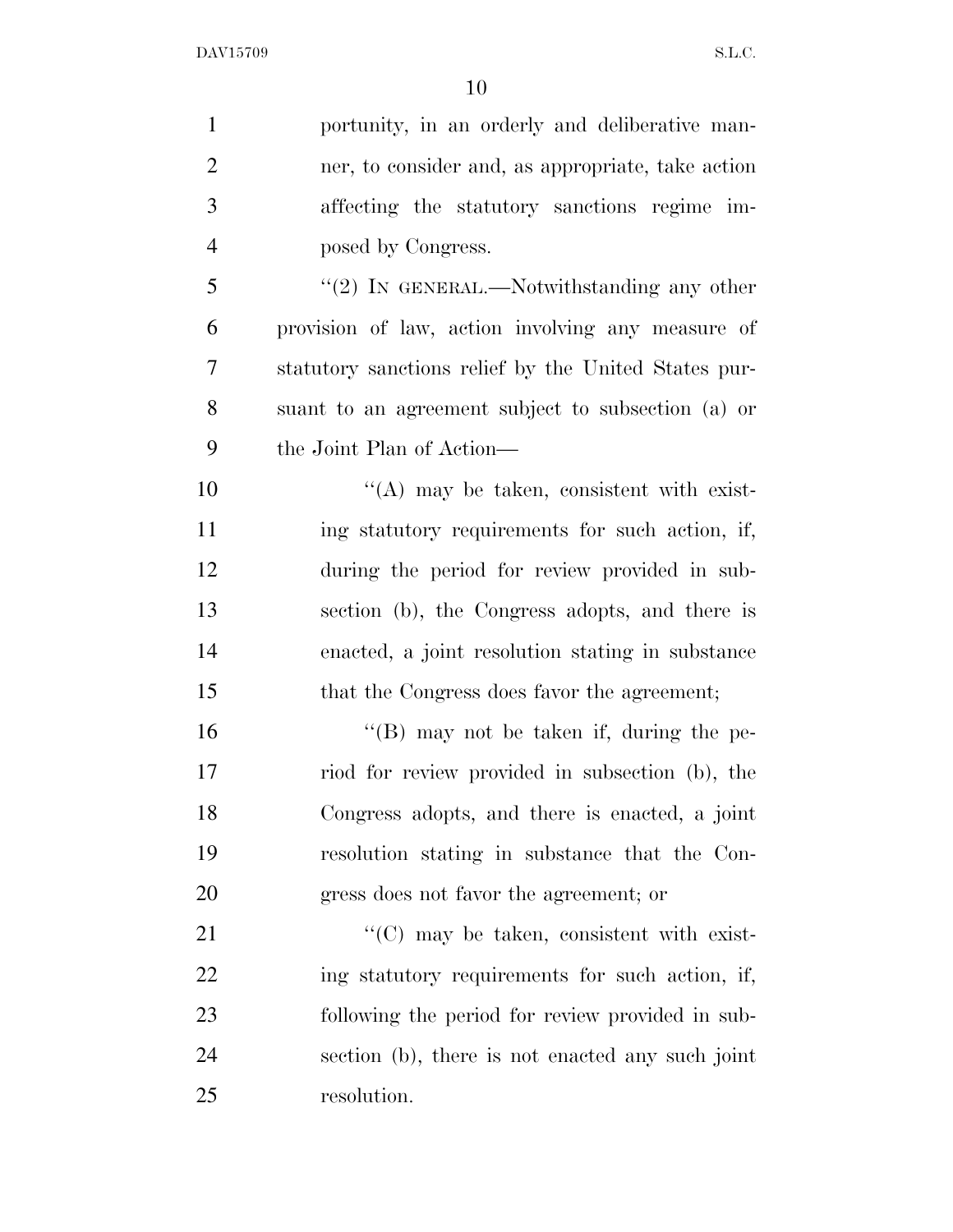1 "(3) DEFINITION.—For the purposes of this subsection, the phrase 'action involving any measure of statutory sanctions relief by the United States' shall include waiver, suspension, reduction, or other effort to provide relief from, or otherwise limit the application of statutory sanctions with respect to, Iran under any provision of law or any other effort to refrain from applying any such sanctions. 9 "(d) CONGRESSIONAL OVERSIGHT OF IRANIAN COM- PLIANCE WITH NUCLEAR AGREEMENTS.— 11 ''(1) In GENERAL.—The President shall keep the appropriate congressional committees and lead-

 ership fully and currently informed of all aspects of Iranian compliance with respect to an agreement subject to subsection (a).

 ''(2) POTENTIALLY SIGNIFICANT BREACHES AND COMPLIANCE INCIDENTS.—The President shall, within 10 calendar days of receiving credible and ac- curate information relating to a potentially signifi- cant breach or compliance incident by Iran with re- spect to an agreement subject to subsection (a), sub- mit such information to the appropriate congres-sional committees and leadership.

24 "(3) MATERIAL BREACH REPORT.—Not later than 30 calendar days after submitting information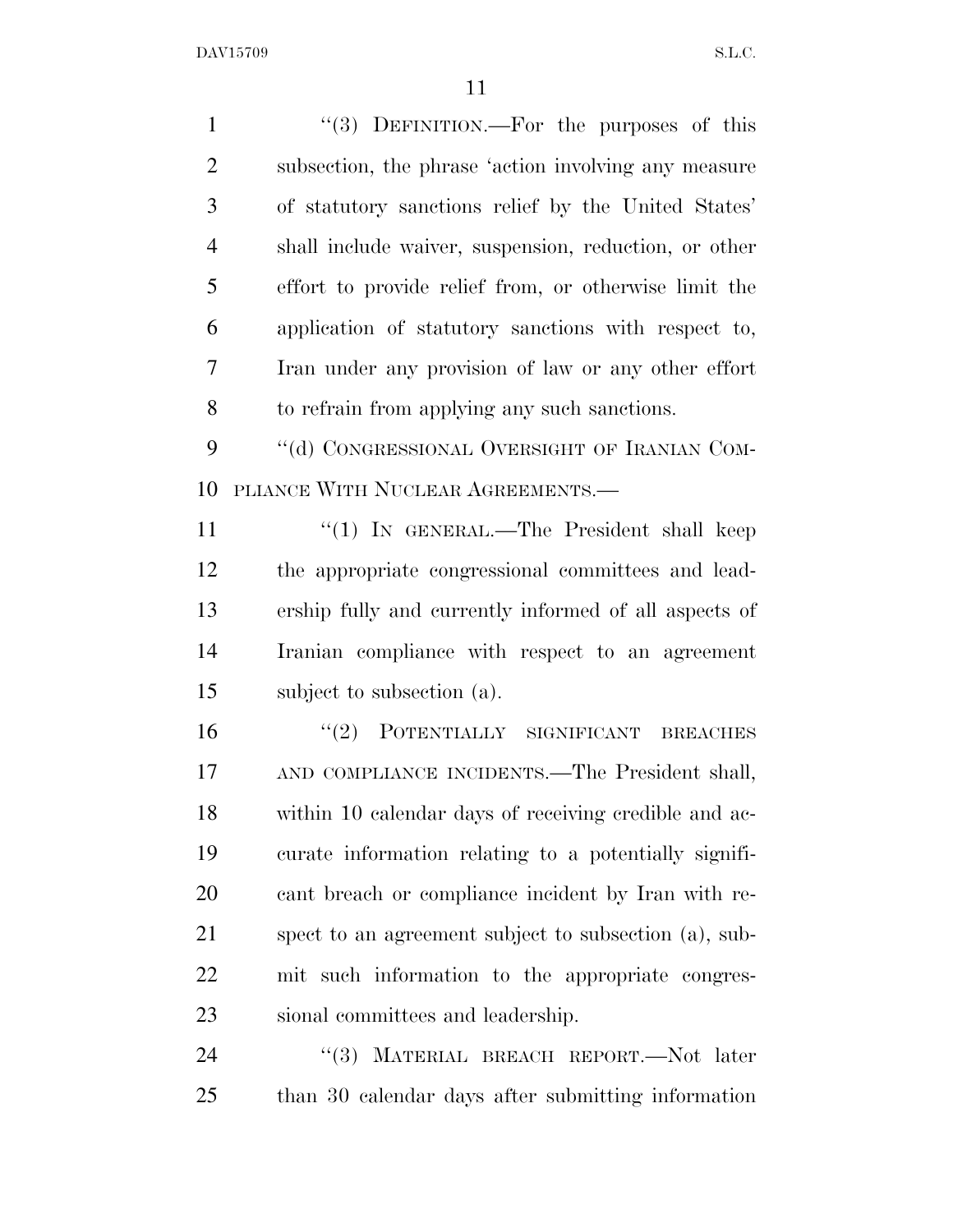about a potentially significant breach or compliance incident pursuant to paragraph (2), the President shall make a determination whether such potentially significant breach or compliance issue constitutes a material breach and, if there is such a material breach, whether Iran has cured such material breach, and shall submit to the appropriate congres- sional committees and leadership such determina- tion, accompanied by, as appropriate, a report on the action or failure to act by Iran that led to the material breach, actions necessary for Iran to cure the breach, and the status of Iran's efforts to cure the breach.

14 "(4) SEMI-ANNUAL REPORT.—Not later than 180 calendar days after entering into an agreement described in subsection (a), and not less frequently than once every 180 calendar days thereafter, the President shall submit to the appropriate congres- sional committees and leadership a report on Iran's nuclear program and the compliance of Iran with the agreement during the period covered by the re-port, including the following elements:

23 "(A) Any action or failure to act by Iran that breached the agreement or is in noncompli-ance with the terms of the agreement.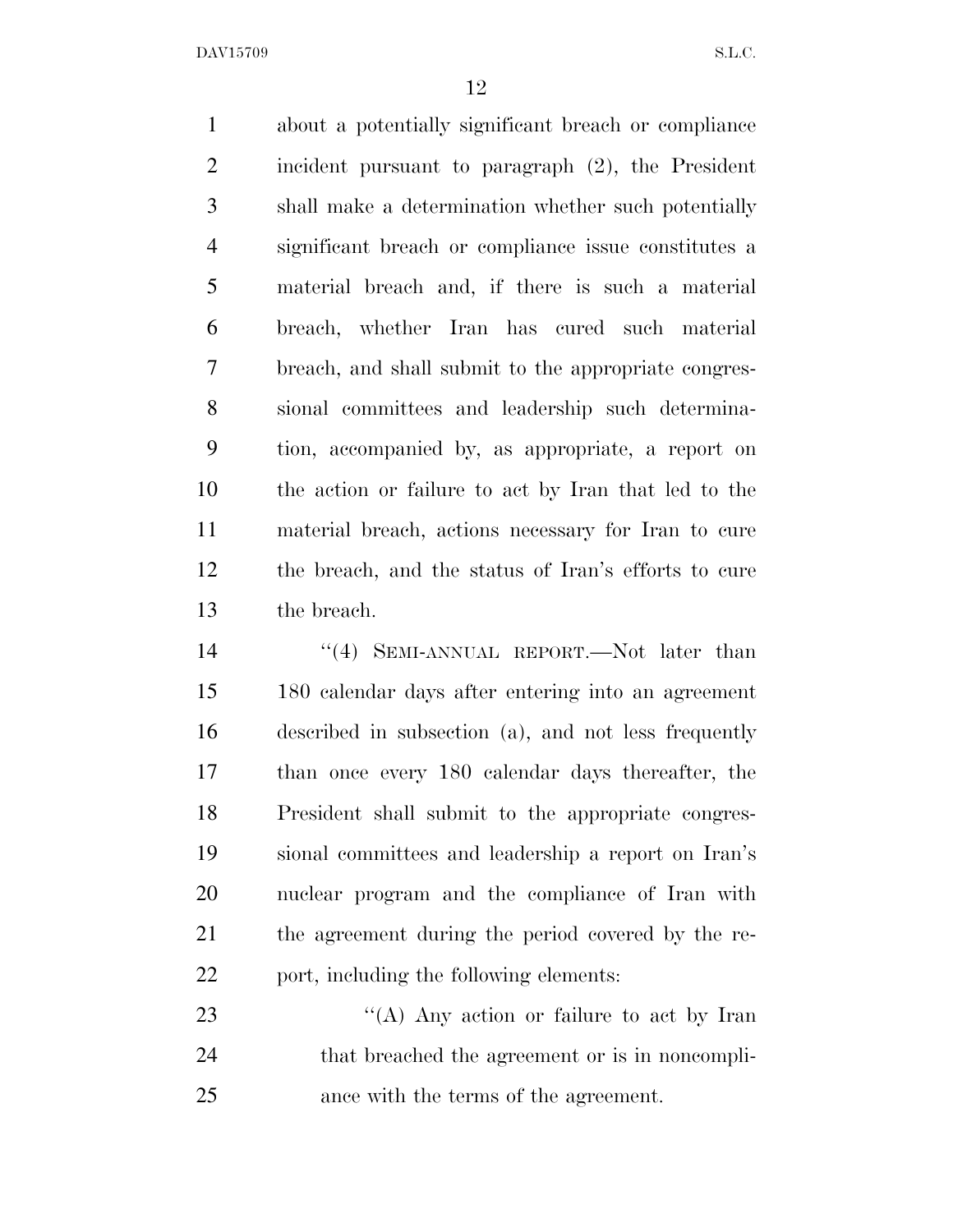| $\mathbf{1}$   | "(B) Any delay by Iran of more than one            |
|----------------|----------------------------------------------------|
| $\overline{2}$ | week in providing inspectors access to facilities, |
| 3              | people, and documents in Iran as required by       |
| $\overline{4}$ | the agreement.                                     |
| 5              | "(C) Any progress made by Iran to resolve          |
| 6              | concerns by the International Atomic Energy        |
| 7              | Agency about possible military dimensions of       |
| 8              | Iran's nuclear program.                            |
| 9              | "(D) Any procurement by Iran of mate-              |
| 10             | rials in violation of the agreement or which       |
| 11             | could otherwise significantly advance Iran's       |
| 12             | ability to obtain a nuclear weapon.                |
| 13             | "(E) Any centrifuge research and develop-          |
| 14             | ment conducted by Iran that—                       |
| 15             | "(i) is not in compliance with the                 |
| 16             | agreement; or                                      |
| 17             | "(ii) may substantially enhance the                |
| 18             | breakout time of acquisition of a nuclear          |
| 19             | weapon by Iran, if deployed.                       |
| 20             | "(F) Any diversion by Iran of uranium,             |
| 21             | carbon-fiber, or other materials for use in        |
| 22             | Iran's nuclear program in violation of the         |
| 23             | agreement.                                         |
| 24             | $\lq\lq (G)$ Any covert nuclear activities under-  |
| 25             | taken by Iran, including any covert nuclear        |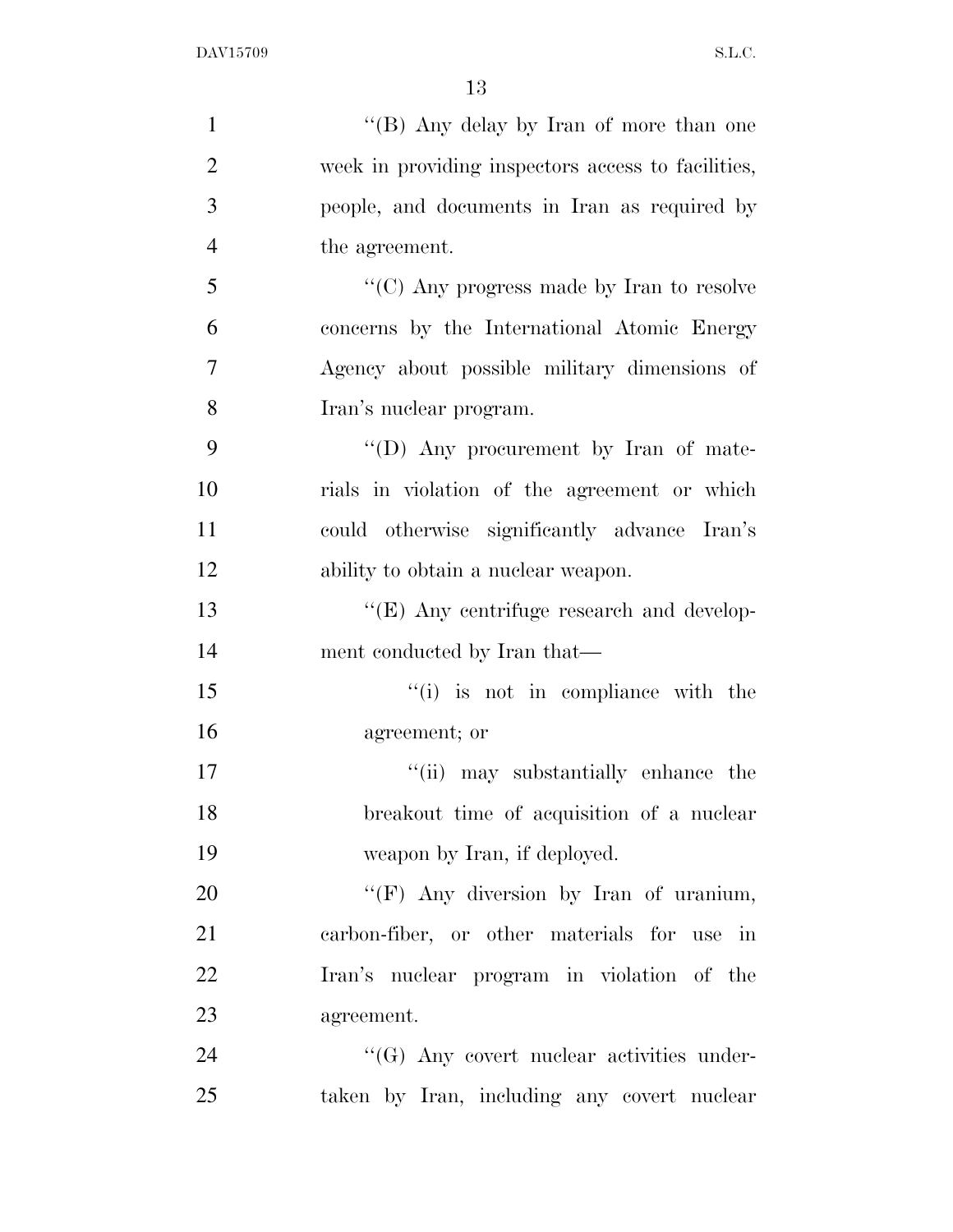| $\mathbf{1}$   | weapons-related or covert fissile material activi-  |
|----------------|-----------------------------------------------------|
| $\overline{2}$ | ties or research and development.                   |
| 3              | "(H) An assessment of whether any Ira-              |
| $\overline{4}$ | nian financial institutions are engaged in money    |
| 5              | laundering or terrorist finance activities, includ- |
| 6              | ing names of specific financial institutions if ap- |
| 7              | plicable.                                           |
| 8              | "(I) Iran's advances in its ballistic missile       |
| 9              | program, including developments related to its      |
| 10             | long-range and inter-continental ballistic missile  |
| 11             | programs.                                           |
| 12             | $\lq\lq (J)$ An assessment of —                     |
| 13             | "(i) whether Iran directly supported,               |
| 14             | financed, planned, or carried out an act of         |
| 15             | terrorism against the United States or a            |
| 16             | United States person anywhere in the                |
| 17             | world;                                              |
| 18             | "(ii) whether, and the extent to which,             |
| 19             | Iran supported acts of terrorism, including         |
| 20             | acts of terrorism against the United States         |
| 21             | or a United States person anywhere in the           |
| 22             | world;                                              |
| 23             | "(iii) all actions, including in inter-             |
| 24             | national fora, being taken by the United            |
| 25             | States to stop, counter, and condemn acts           |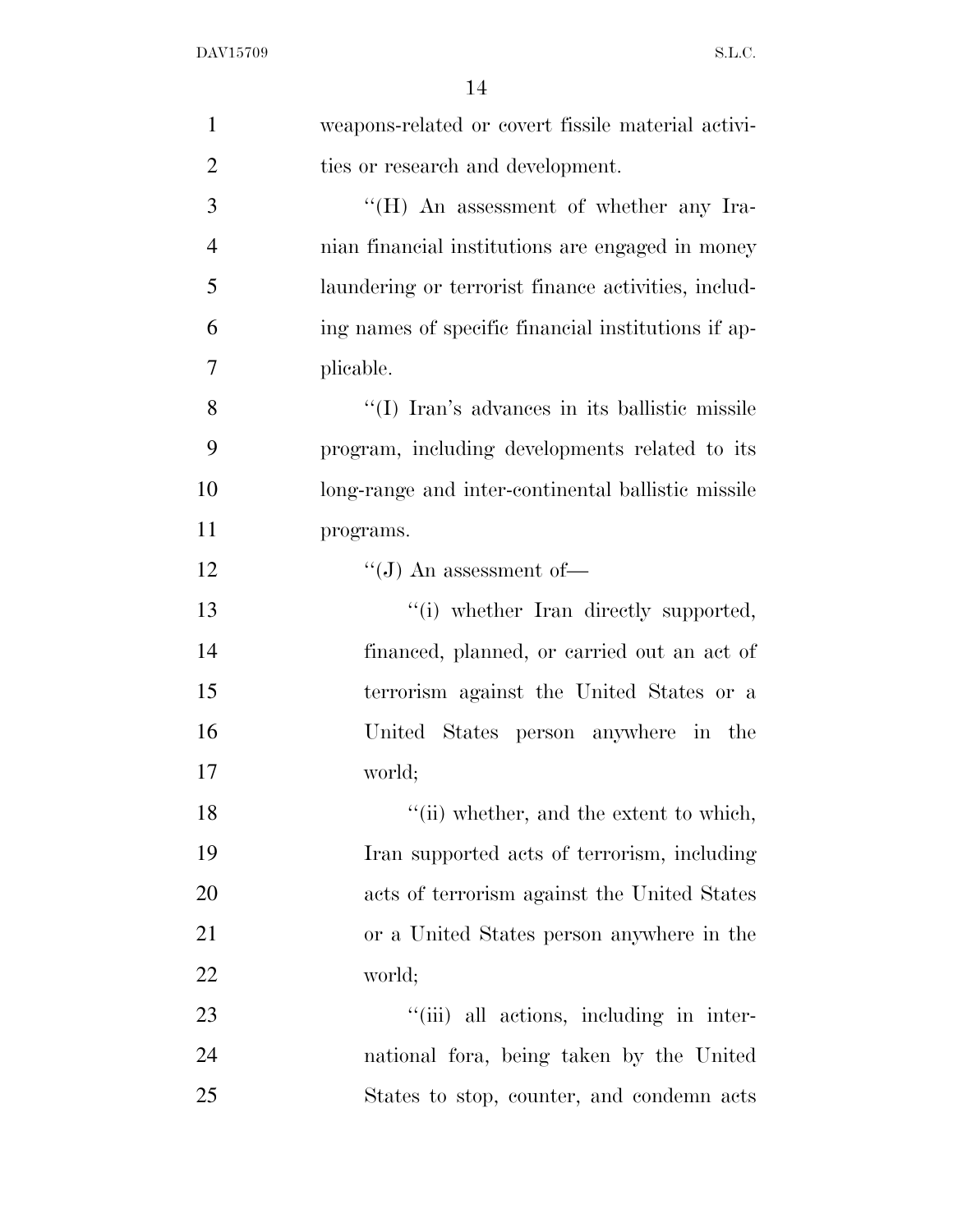| $\mathbf{1}$   | by Iran to directly or indirectly carry out      |
|----------------|--------------------------------------------------|
| $\overline{2}$ | acts of terrorism against the United States      |
| 3              | and United States persons;                       |
| $\overline{4}$ | $\lq\lq$ (iv) the impact on the national secu-   |
| 5              | rity of the United States and the safety of      |
| 6              | United States citizens as a result of any        |
| 7              | Iranian actions reported under this para-        |
| 8              | graph; and                                       |
| 9              | $\lq\lq$ (v) all of the sanctions relief pro-    |
| 10             | vided to Iran, pursuant to the agreement,        |
| 11             | and a description of the relationship be-        |
| 12             | tween each sanction waived, suspended, or        |
| 13             | deferred and Iran's nuclear weapon's pro-        |
| 14             | gram.                                            |
| 15             | $\lq\lq$ (K) An assessment of whether violations |
| 16             | of internationally recognized human rights in    |
| 17             | Iran have changed, increased, or decreased, as   |
| 18             | compared to the prior 180-day period.            |
| 19             | ADDITIONAL REPORTS AND<br>(5)<br>INFORMA-        |
| 20             | TION.                                            |
| 21             | "(A) AGENCY REPORTS.—Following sub-              |
| 22             | mission of an agreement pursuant to subsection   |
| 23             | (a) to the appropriate congressional committees  |
| 24             | and leadership, the Department of State, the     |
| 25             | Department of Energy, and the Department of      |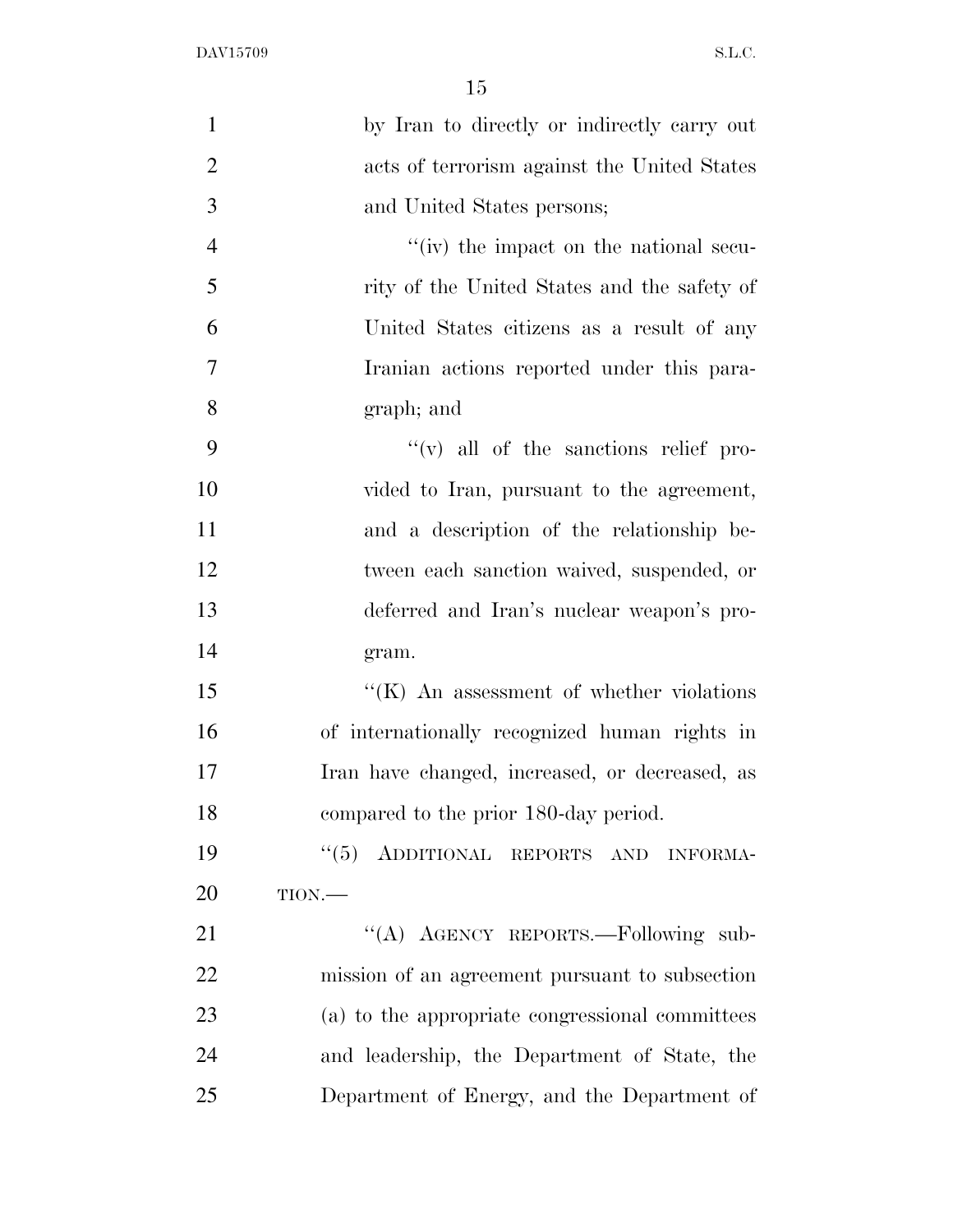Defense shall, upon the request of any of those committees or leadership, promptly furnish to those committees or leadership their views as to whether the safeguards and other controls con- tained in the agreement with respect to Iran's nuclear program provide an adequate frame- work to ensure that Iran's activities permitted thereunder will not be inimical to or constitute an unreasonable risk to the common defense and security. 11 ""(B) PROVISION OF INFORMATION ON NU- CLEAR INITIATIVES WITH IRAN.—The President shall keep the appropriate congressional com- mittees and leadership fully and currently in- formed of any initiative or negotiations with Iran relating to Iran's nuclear program, includ- ing any new or amended agreement. 18 "(6) COMPLIANCE CERTIFICATION.—After the review period provided in subsection (b), the Presi-

 dent shall, not less than every 90 calendar days— 21 ''(A) determine whether the President is

22 able to certify that—

23  $\frac{1}{1}$  Tran is transparently, verifiably, and fully implementing the agreement, in-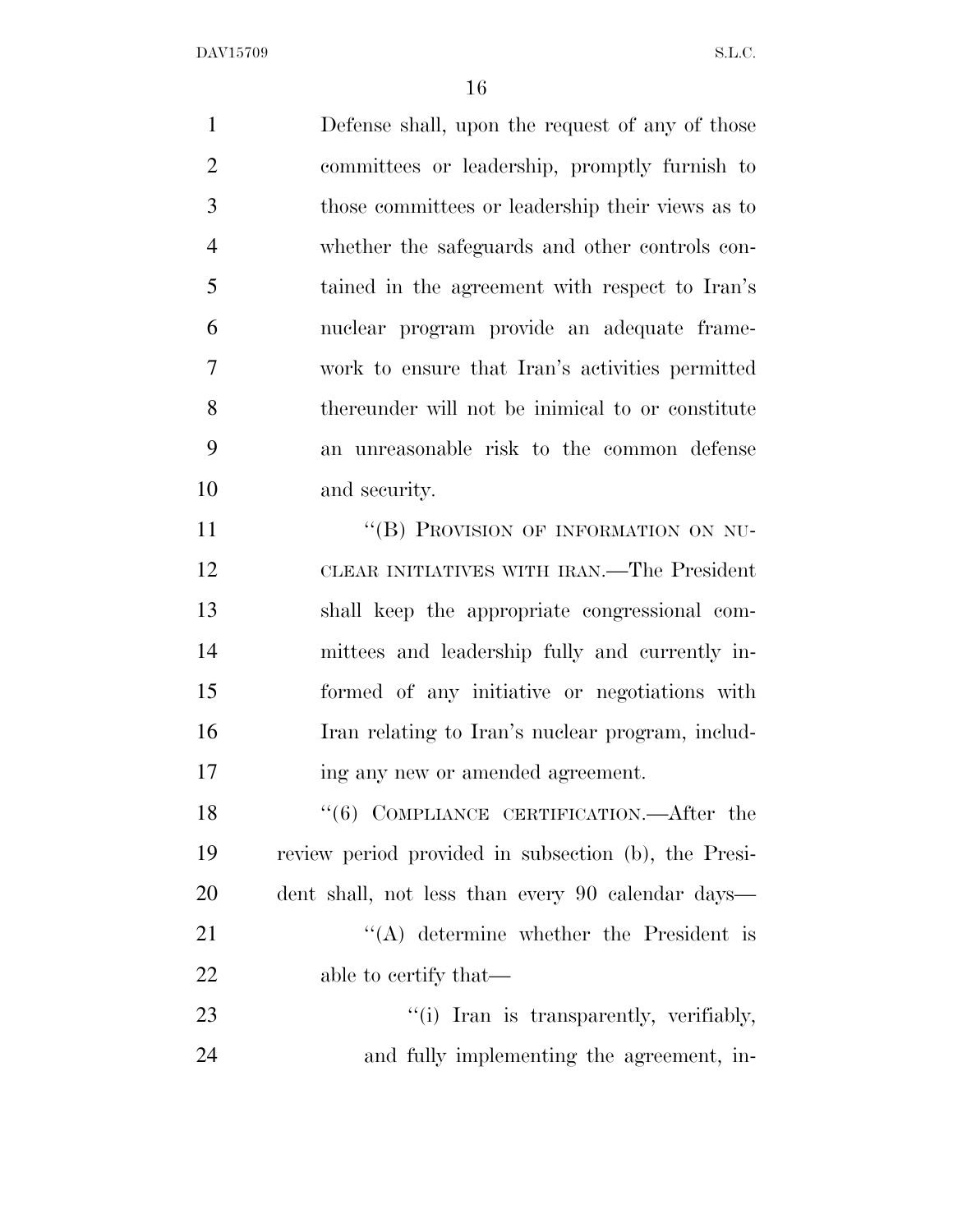| $\mathbf{1}$   | cluding all related technical or additional        |
|----------------|----------------------------------------------------|
| $\overline{2}$ | agreements;                                        |
| 3              | "(ii) Iran has not committed a mate-               |
| $\overline{4}$ | rial breach with respect to the agreement          |
| 5              | or, if Iran has committed a material               |
| 6              | breach, Iran has cured the material                |
| $\overline{7}$ | breach;                                            |
| 8              | "(iii) Iran has not taken any action,              |
| 9              | including covert action, that could signifi-       |
| 10             | cantly advance its nuclear weapons pro-            |
| 11             | gram; and                                          |
| 12             | "(iv) suspension of sanctions related              |
| 13             | to Iran pursuant to the agreement is—              |
| 14             | $\lq\lq$ (I) appropriate and propor-               |
| 15             | tionate to the specific and verifiable             |
| 16             | measures taken by Iran with respect                |
| 17             | to terminating its illicit nuclear pro-            |
| 18             | gram; and                                          |
| 19             | "(II) vital to the national secu-                  |
| 20             | rity interests of the United States;               |
| 21             | and                                                |
| 22             | $\lq\lq$ if the President determines he is able    |
| 23             | to make the certification described in subpara-    |
| 24             | $graph(A)$ , make such certification to the appro- |
| 25             | priate congressional committees and leadership.    |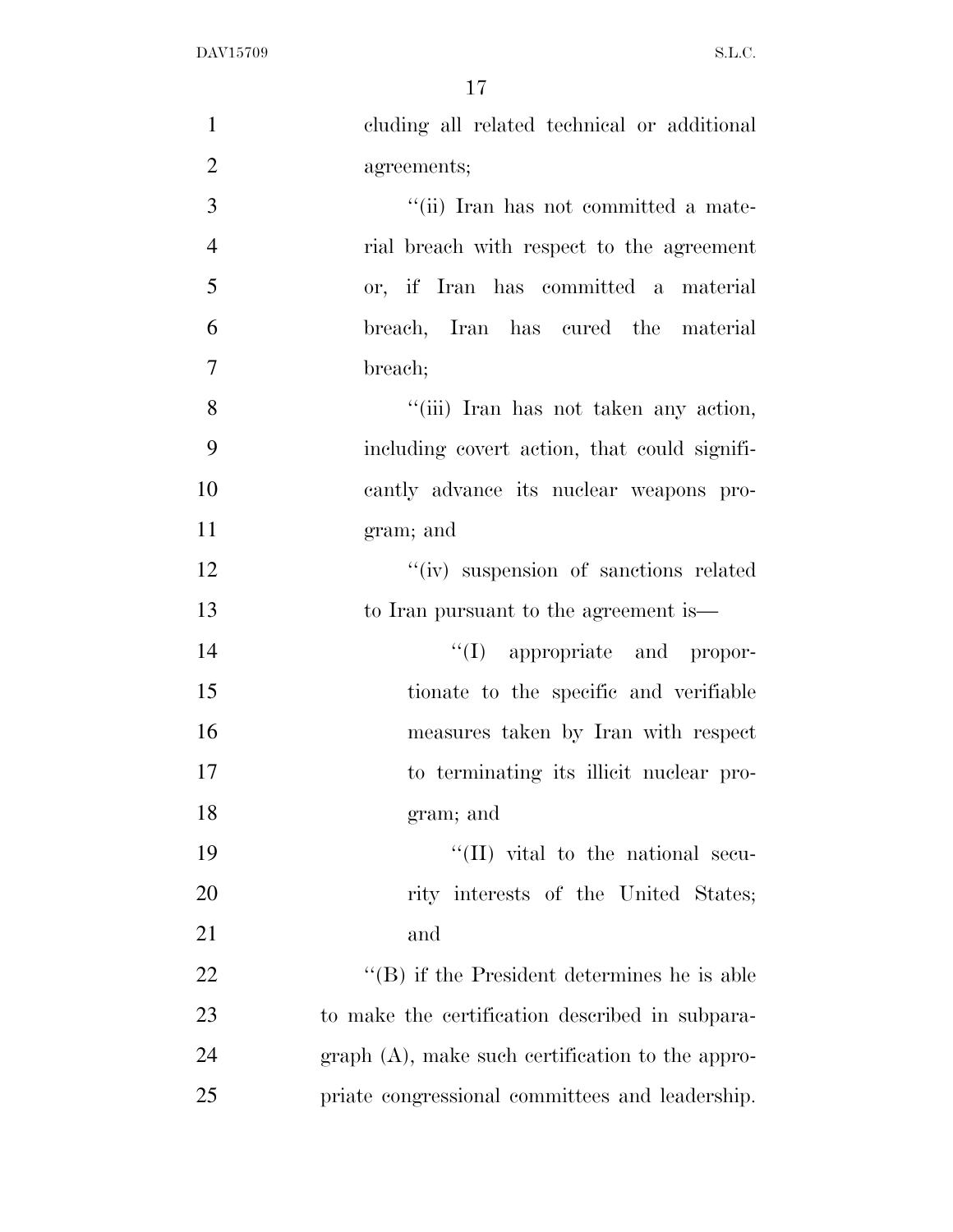| $\mathbf{1}$   | $\lq(7)$ SENSE OF CONGRESS.—It is the sense of   |
|----------------|--------------------------------------------------|
| $\overline{2}$ | Congress that—                                   |
| 3              | "(A) United States sanctions on Iran for         |
| $\overline{4}$ | terrorism, human rights abuses, and ballistic    |
| 5              | missiles will remain in place under an agree-    |
| 6              | ment, as defined in subsection $(h)(1)$ ;        |
| $\tau$         | $\cdot$ (B) issues not addressed by an agreement |
| 8              | on the nuclear program of Iran, including fair   |
| 9              | and appropriate compensation for Americans       |
| 10             | who were terrorized and subjected to torture     |
| 11             | while held in captivity for 444 days after the   |
| 12             | seizure of the United States Embassy in          |
| 13             | Tehran, Iran, in 1979 and their families, the    |
| 14             | freedom of Americans held in Iran, the human     |
| 15             | rights abuses of the Government of Iran against  |
| 16             | its own people, and the continued support of     |
| 17             | terrorism worldwide by the Government of Iran,   |
| 18             | are matters critical to ensure justice and the   |
| 19             | national security of the United States, and      |
| 20             | should be expeditiously addressed;               |
| 21             | "(C) the President should determine the          |
| 22             | agreement in no way compromises the commit-      |
| 23             | ment of the United States to Israel's security,  |
| 24             | nor its support for Israel's right to exist; and |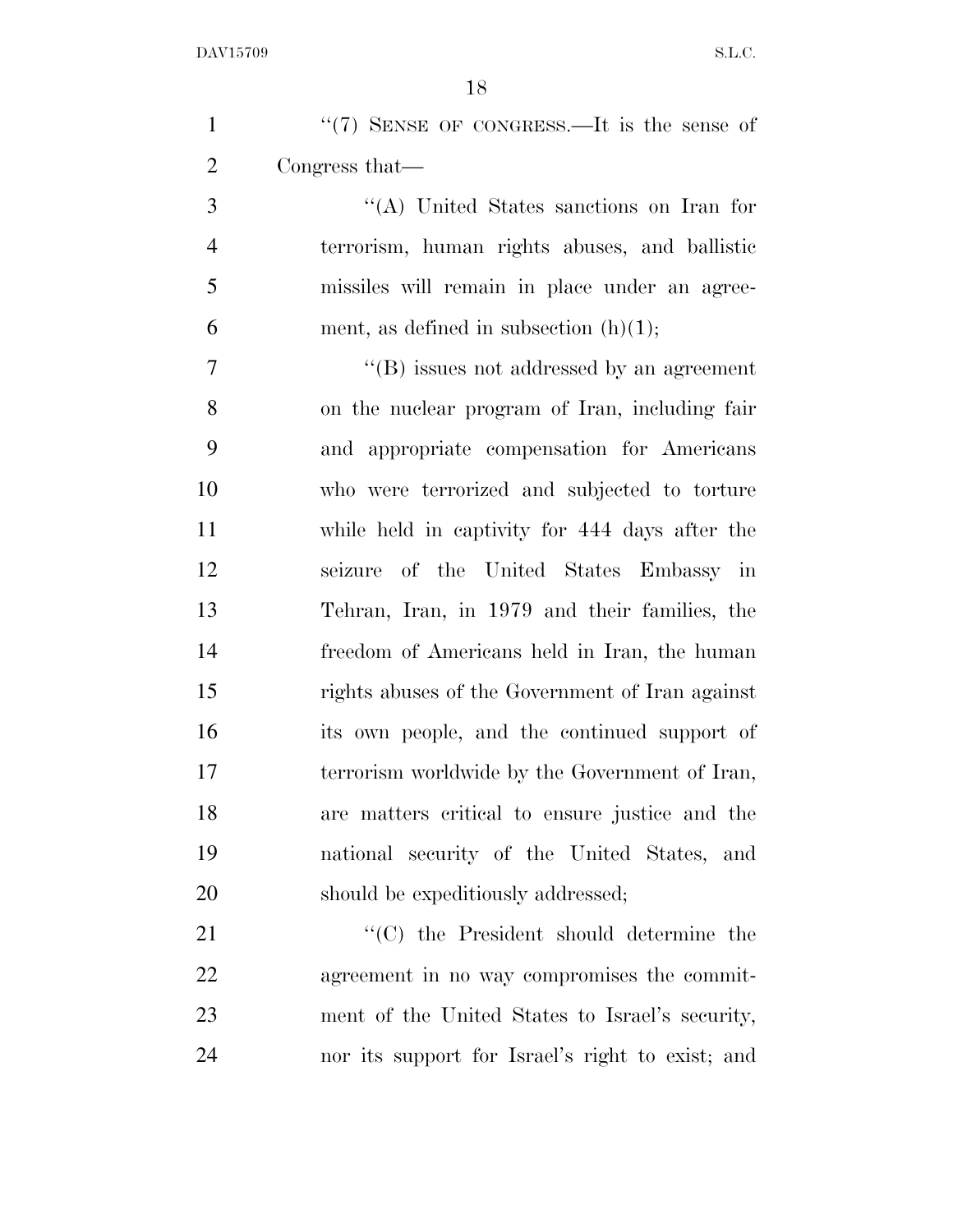$\langle (D)$  in order to responsibly implement any long-term agreement reached between the P5+1 countries and Iran, it is critically impor- tant that Congress have the opportunity to re- view any agreement and, as necessary, take ac- tion to modify the statutory sanctions regime imposed by Congress. 8 "(e) EXPEDITED CONSIDERATION OF LEGISLA- TION.— ''(1) IN GENERAL.—In the event the President does not submit a certification pursuant to sub- section (d)(6) or has determined pursuant to sub- section (d)(3) that Iran has materially breached an agreement subject to subsection (a) and the material breach has not been cured, Congress may initiate within 60 calendar days expedited consideration of qualifying legislation pursuant to this subsection. 18 "(2) QUALIFYING LEGISLATION DEFINED.—For purposes of this subsection, the term 'qualifying leg- islation' means only a bill of either House of Con- gress—  $\langle (A)$  the title of which is as follows: 'A bill reinstating statutory sanctions imposed with re-24 spect to Iran.'; and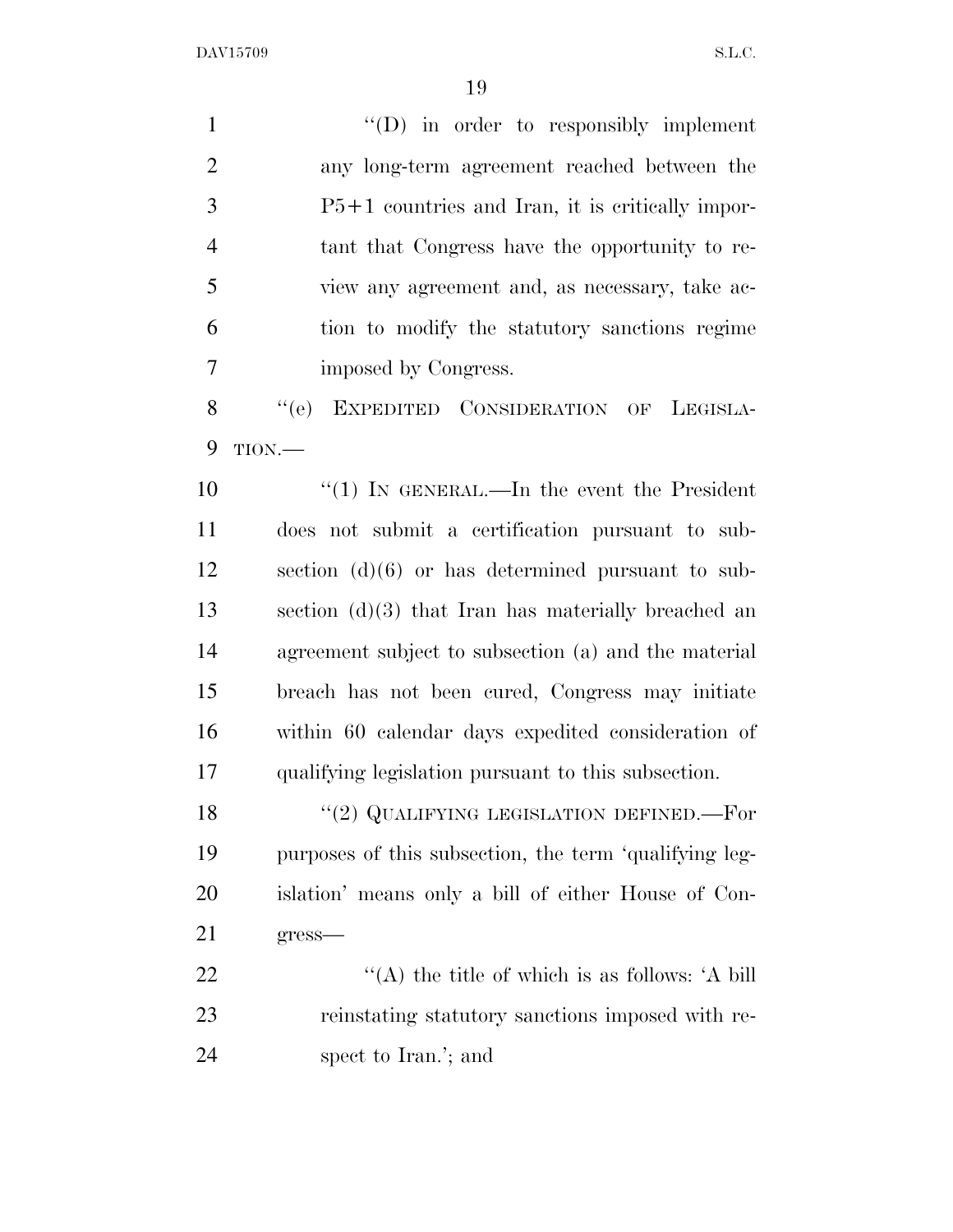| $\mathbf{1}$   | $\lq\lq$ the matter after the enacting clause                                                                                                                                                                                                                                                                                                                                                         |
|----------------|-------------------------------------------------------------------------------------------------------------------------------------------------------------------------------------------------------------------------------------------------------------------------------------------------------------------------------------------------------------------------------------------------------|
| $\overline{2}$ | of which is: 'Any statutory sanctions imposed                                                                                                                                                                                                                                                                                                                                                         |
| 3              | with respect to Iran pursuant to $\frac{1}{\sqrt{1-\frac{1}{\sqrt{1-\frac{1}{\sqrt{1-\frac{1}{\sqrt{1-\frac{1}{\sqrt{1-\frac{1}{\sqrt{1-\frac{1}{\sqrt{1-\frac{1}{\sqrt{1-\frac{1}{\sqrt{1-\frac{1}{\sqrt{1-\frac{1}{\sqrt{1-\frac{1}{\sqrt{1-\frac{1}{\sqrt{1-\frac{1}{\sqrt{1-\frac{1}{\sqrt{1-\frac{1}{\sqrt{1-\frac{1}{\sqrt{1-\frac{1}{\sqrt{1-\frac{1}{\sqrt{1-\frac{1}{\sqrt{1-\frac{1}{\sqrt$ |
| $\overline{4}$ | that were waived, suspended, reduced, or other-                                                                                                                                                                                                                                                                                                                                                       |
| 5              | wise relieved pursuant to an agreement sub-                                                                                                                                                                                                                                                                                                                                                           |
| 6              | mitted pursuant to section $135(a)$ of the Atomic                                                                                                                                                                                                                                                                                                                                                     |
| 7              | Energy Act of 1954 are hereby reinstated and                                                                                                                                                                                                                                                                                                                                                          |
| 8              | any action by the United States Government to                                                                                                                                                                                                                                                                                                                                                         |
| 9              | facilitate the release of funds or assets to Iran                                                                                                                                                                                                                                                                                                                                                     |
| 10             | pursuant to such agreement, or provide any                                                                                                                                                                                                                                                                                                                                                            |
| 11             | further waiver, suspension, reduction, or other                                                                                                                                                                                                                                                                                                                                                       |
| 12             | relief pursuant to such agreement is hereby                                                                                                                                                                                                                                                                                                                                                           |
| 13             | prohibited.', with the blank space being filled in                                                                                                                                                                                                                                                                                                                                                    |
| 14             | with the law or laws under which sanctions are                                                                                                                                                                                                                                                                                                                                                        |
| 15             | to be reinstated.                                                                                                                                                                                                                                                                                                                                                                                     |
| 16             | "(3) INTRODUCTION.—During the $60$ -calendar                                                                                                                                                                                                                                                                                                                                                          |
| 17             | day period provided for in paragraph (1), qualifying                                                                                                                                                                                                                                                                                                                                                  |
| 18             | legislation may be introduced—                                                                                                                                                                                                                                                                                                                                                                        |
| 19             | $\lq\lq$ in the House of Representatives, by                                                                                                                                                                                                                                                                                                                                                          |
| 20             | the majority leader or the minority leader; and                                                                                                                                                                                                                                                                                                                                                       |
| 21             | $\lq\lq$ (B) in the Senate, by the majority leader                                                                                                                                                                                                                                                                                                                                                    |
| 22             | (or the majority leader's designee) or the mi-                                                                                                                                                                                                                                                                                                                                                        |
| 23             | nority leader (or the minority leader's des-                                                                                                                                                                                                                                                                                                                                                          |
| 24             | ignee).                                                                                                                                                                                                                                                                                                                                                                                               |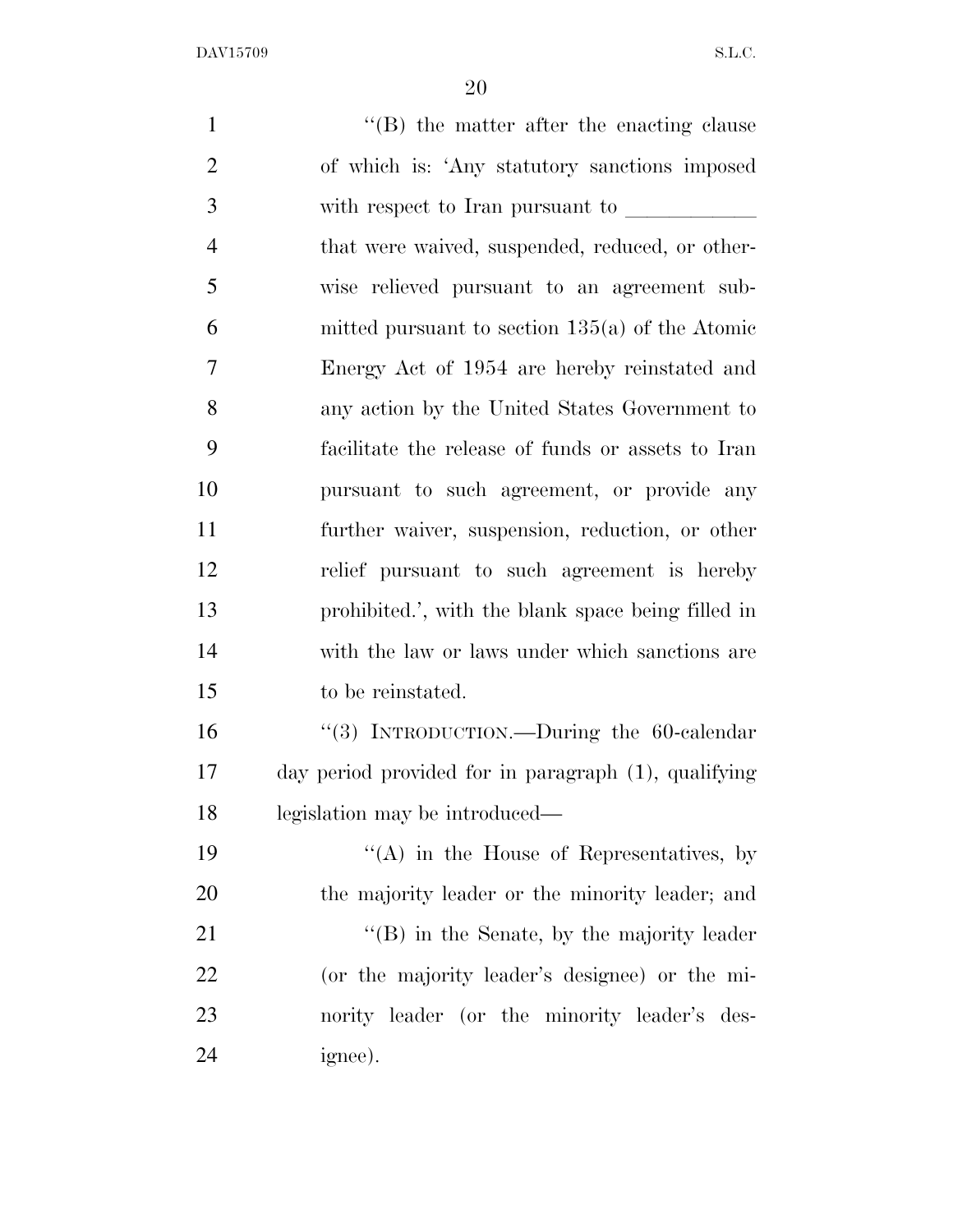| $\mathbf{1}$   | "(4) FLOOR CONSIDERATION IN HOUSE<br>OF           |
|----------------|---------------------------------------------------|
| $\overline{2}$ | REPRESENTATIVES.-                                 |
| 3              | "(A) REPORTING AND DISCHARGE.—If a                |
| $\overline{4}$ | committee of the House to which qualifying leg-   |
| 5              | islation has been referred has not reported such  |
| 6              | qualifying legislation within 10 legislative days |
| $\overline{7}$ | after the date of referral, that committee shall  |
| 8              | be discharged from further consideration there-   |
| 9              | of.                                               |
| 10             | "(B) PROCEEDING TO CONSIDERATION.-                |
| 11             | Beginning on the third legislative day after      |
| 12             | each committee to which qualifying legislation    |
| 13             | has been referred reports it to the House or has  |
| 14             | been discharged from further consideration        |
| 15             | thereof, it shall be in order to move to proceed  |
| 16             | to consider the qualifying legislation in the     |
| 17             | House. All points of order against the motion     |
| 18             | are waived. Such a motion shall not be in order   |
| 19             | after the House has disposed of a motion to       |
| <b>20</b>      | proceed on the qualifying legislation with regard |
| 21             | to the same agreement. The previous question      |
| 22             | shall be considered as ordered on the motion to   |
| 23             | its adoption without intervening motion. The      |
| 24             | motion shall not be debatable. A motion to re-    |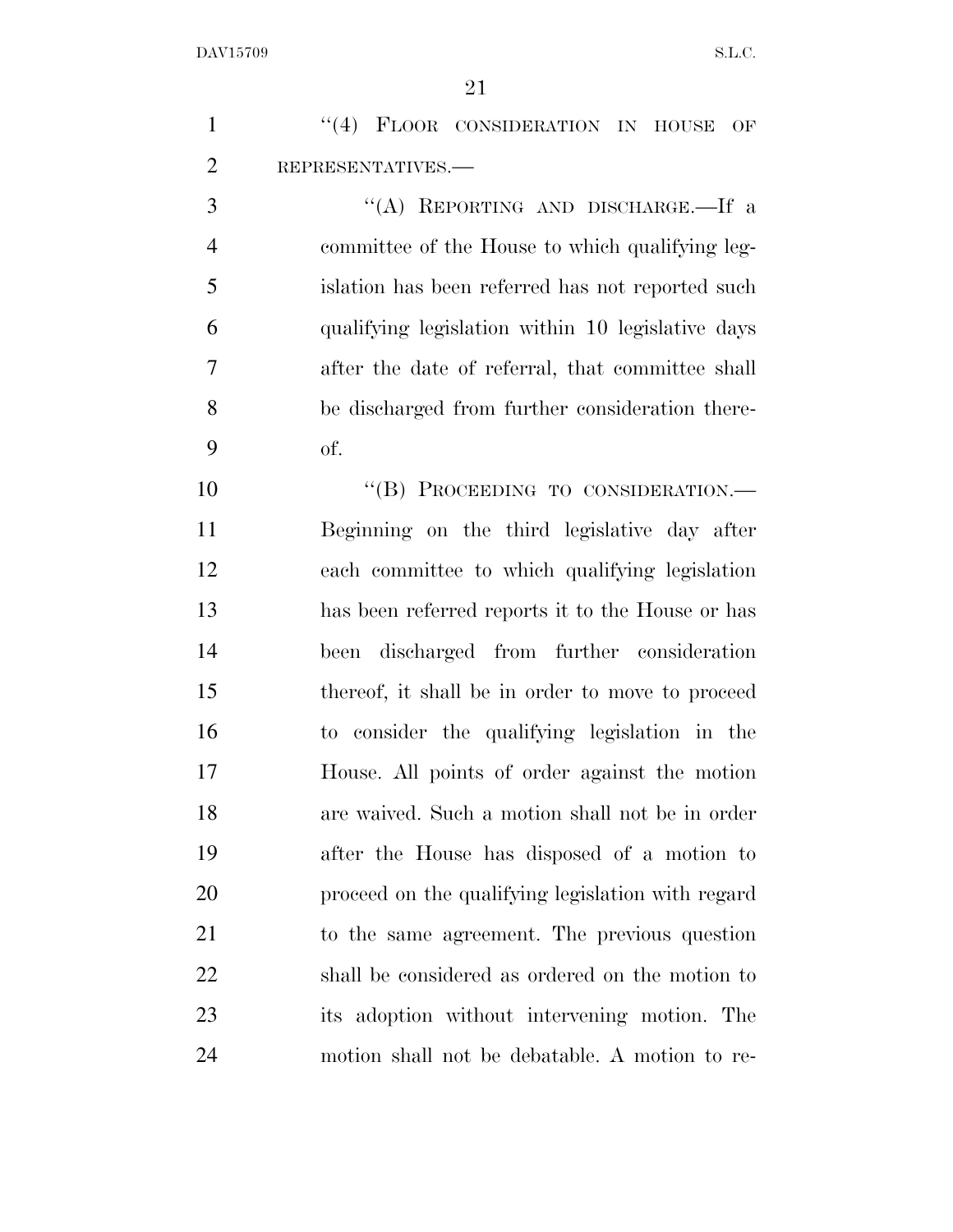consider the vote by which the motion is dis-posed of shall not be in order.

 ''(C) CONSIDERATION.—The qualifying legislation shall be considered as read. All points of order against the qualifying legislation and against its consideration are waived. The previous question shall be considered as ordered on the qualifying legislation to final passage without intervening motion except two hours of debate equally divided and controlled by the sponsor of the qualifying legislation (or a des- ignee) and an opponent. A motion to reconsider the vote on passage of the qualifying legislation shall not be in order.

15 "(5) CONSIDERATION IN THE SENATE.—

 ''(A) COMMITTEE REFERRAL.—Qualifying legislation introduced in the Senate shall be re- ferred to the Committee on Foreign Relations. ''(B) REPORTING AND DISCHARGE.—If the Committee on Foreign Relations has not re- ported such qualifying legislation within 10 ses- sion days after the date of referral of such leg-islation, that committee shall be discharged

from further consideration of such legislation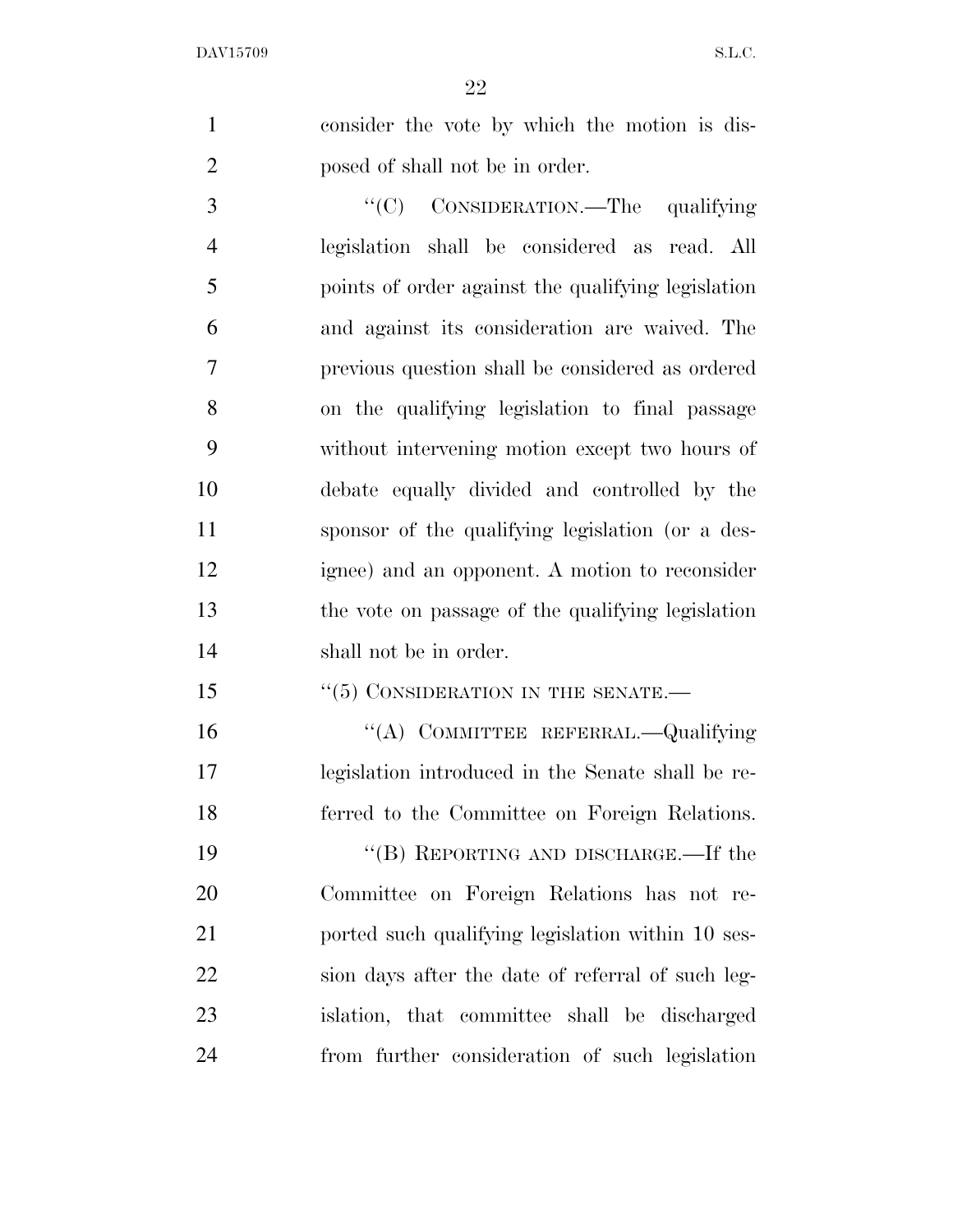and the qualifying legislation shall be placed on 2 the appropriate calendar.

3 "(C) PROCEEDING TO CONSIDERATION.— Notwithstanding Rule XXII of the Standing Rules of the Senate, it is in order at any time after the committee authorized to consider qualifying legislation reports it to the Senate or has been discharged from its consideration (even though a previous motion to the same ef- fect has been disagreed to) to move to proceed to the consideration of qualifying legislation, and all points of order against qualifying legis- lation (and against consideration of the quali- fying legislation) are waived. The motion to proceed is not debatable. The motion is not sub- ject to a motion to postpone. A motion to recon- sider the vote by which the motion is agreed to or disagreed to shall not be in order. If a mo- tion to proceed to the consideration of the qualifying legislation is agreed to, the qualifying legislation shall remain the unfinished business until disposed of.

23 "'(D) DEBATE.—Debate on qualifying leg- islation, and on all debatable motions and ap-peals in connection therewith, shall be limited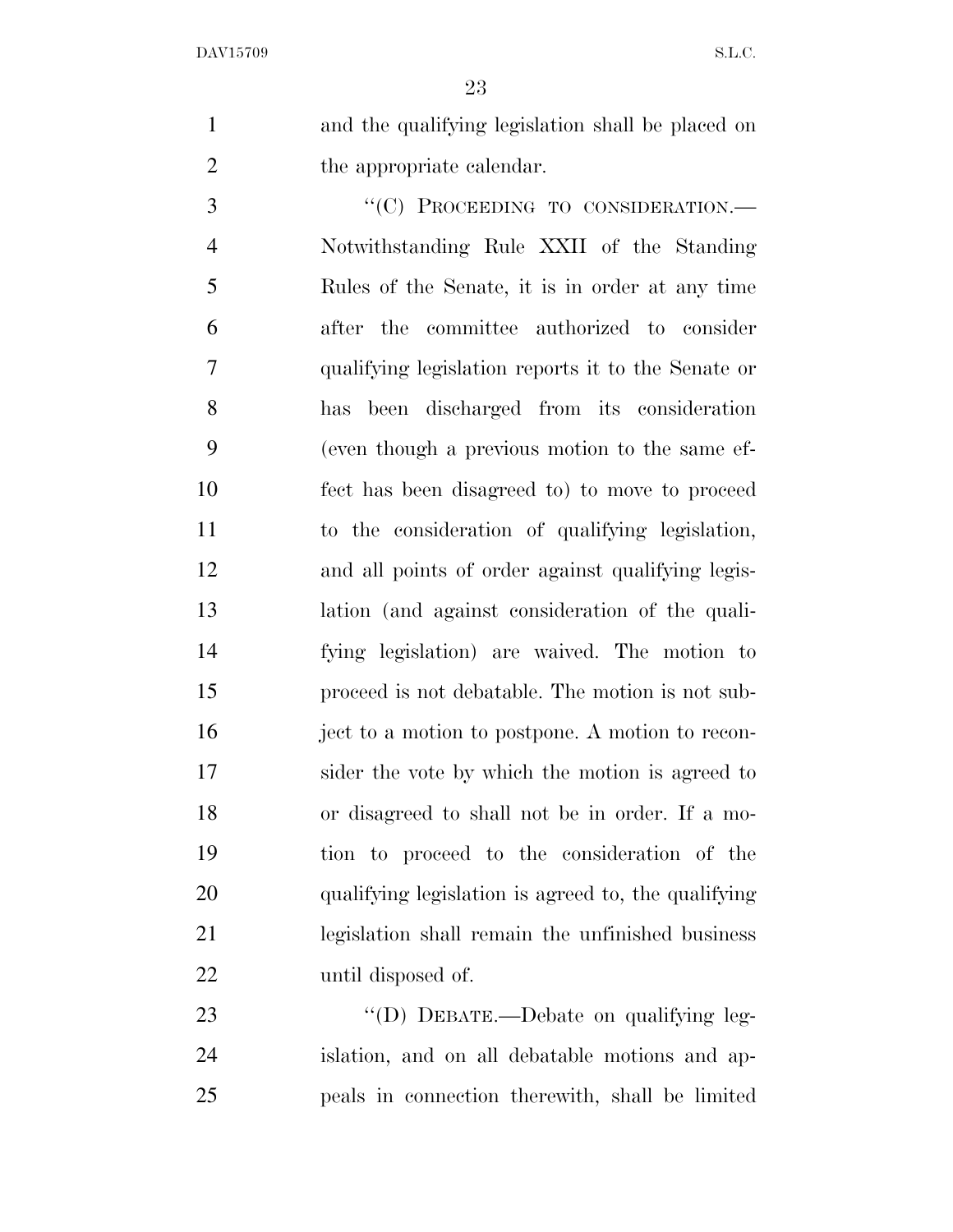to not more than 10 hours, which shall be di- vided equally between the majority and minority leaders or their designees. A motion to further limit debate is in order and not debatable. An amendment to, or a motion to postpone, or a motion to proceed to the consideration of other business, or a motion to recommit the quali-fying legislation is not in order.

9 "'(E) VOTE ON PASSAGE.—The vote on passage shall occur immediately following the conclusion of the debate on the qualifying legis- lation and a single quorum call at the conclu- sion of the debate, if requested in accordance with the rules of the Senate.

15 ""(F) RULINGS OF THE CHAIR ON PROCE- DURE.—Appeals from the decisions of the Chair relating to the application of the rules of the Senate, as the case may be, to the procedure re- lating to qualifying legislation shall be decided without debate.

21 ""(G) CONSIDERATION OF VETO MES- SAGES.—Debate in the Senate of any veto mes- sage with respect to qualifying legislation, in- cluding all debatable motions and appeals in connection with such qualifying legislation, shall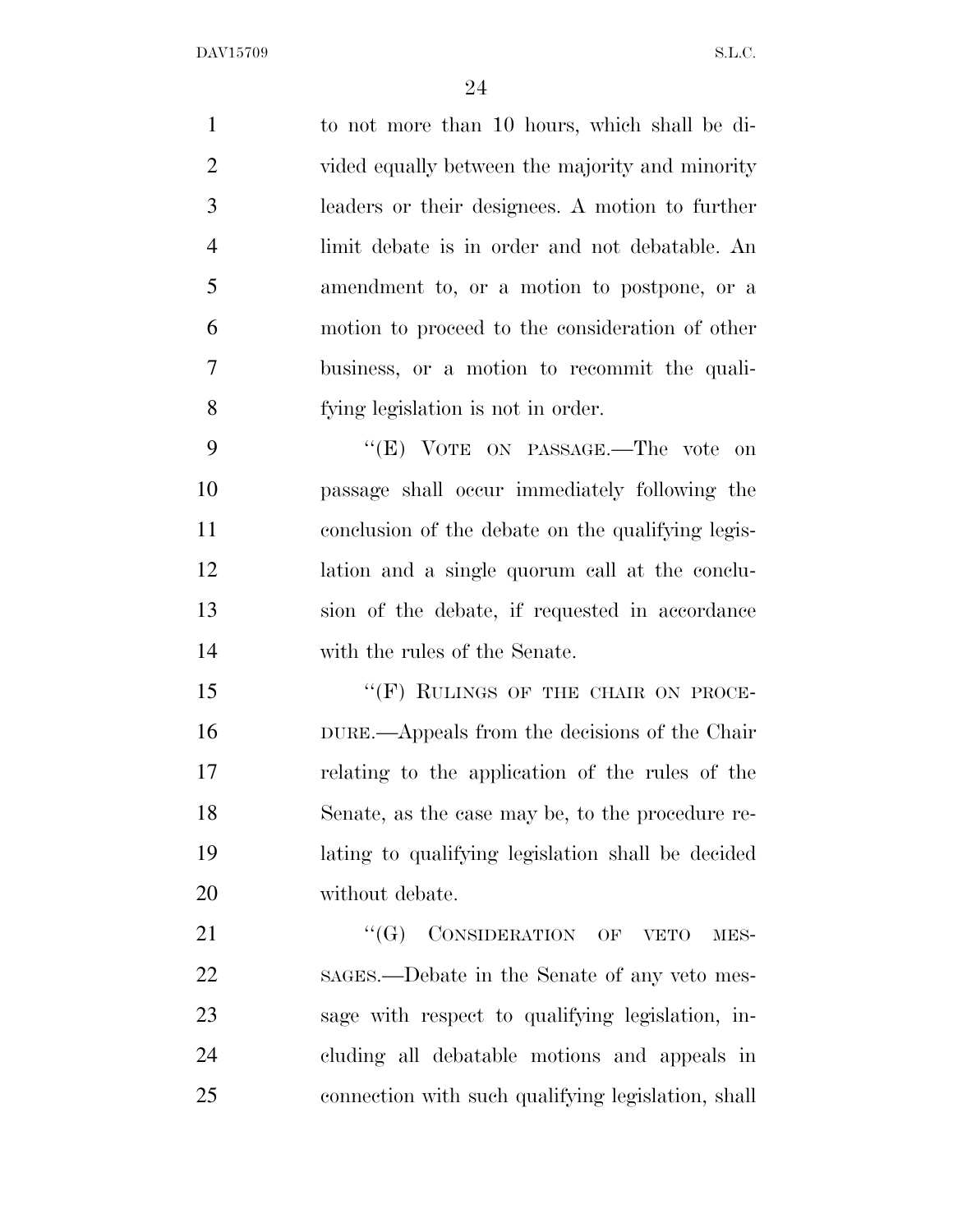| $\mathbf{1}$   | be limited to 10 hours, to be equally divided be- |
|----------------|---------------------------------------------------|
| $\overline{2}$ | tween, and controlled by, the majority leader     |
| 3              | and the minority leader or their designees.       |
| $\overline{4}$ | "(6) RULES RELATING TO SENATE AND HOUSE           |
| 5              | OF REPRESENTATIVES.-                              |
| 6              | "(A) COORDINATION WITH ACTION<br>BY               |
| 7              | OTHER HOUSE.—If, before the passage by one        |
| 8              | House of qualifying legislation of that House,    |
| 9              | that House receives qualifying legislation from   |
| 10             | the other House, then the following procedures    |
| 11             | shall apply:                                      |
| 12             | "(i) The qualifying legislation of the            |
| 13             | other House shall not be referred to a com-       |
| 14             | mittee.                                           |
| 15             | "(ii) With respect to qualifying legis-           |
| 16             | lation of the House receiving the legisla-        |
| 17             | tion-                                             |
| 18             | $\lq\lq$ (I) the procedure in that House          |
| 19             | shall be the same as if no qualifying             |
| 20             | legislation had been received from the            |
| 21             | other House; but                                  |
| 22             | "(II) the vote on passage shall be                |
| 23             | on the qualifying legislation of the              |
| 24             | other House.                                      |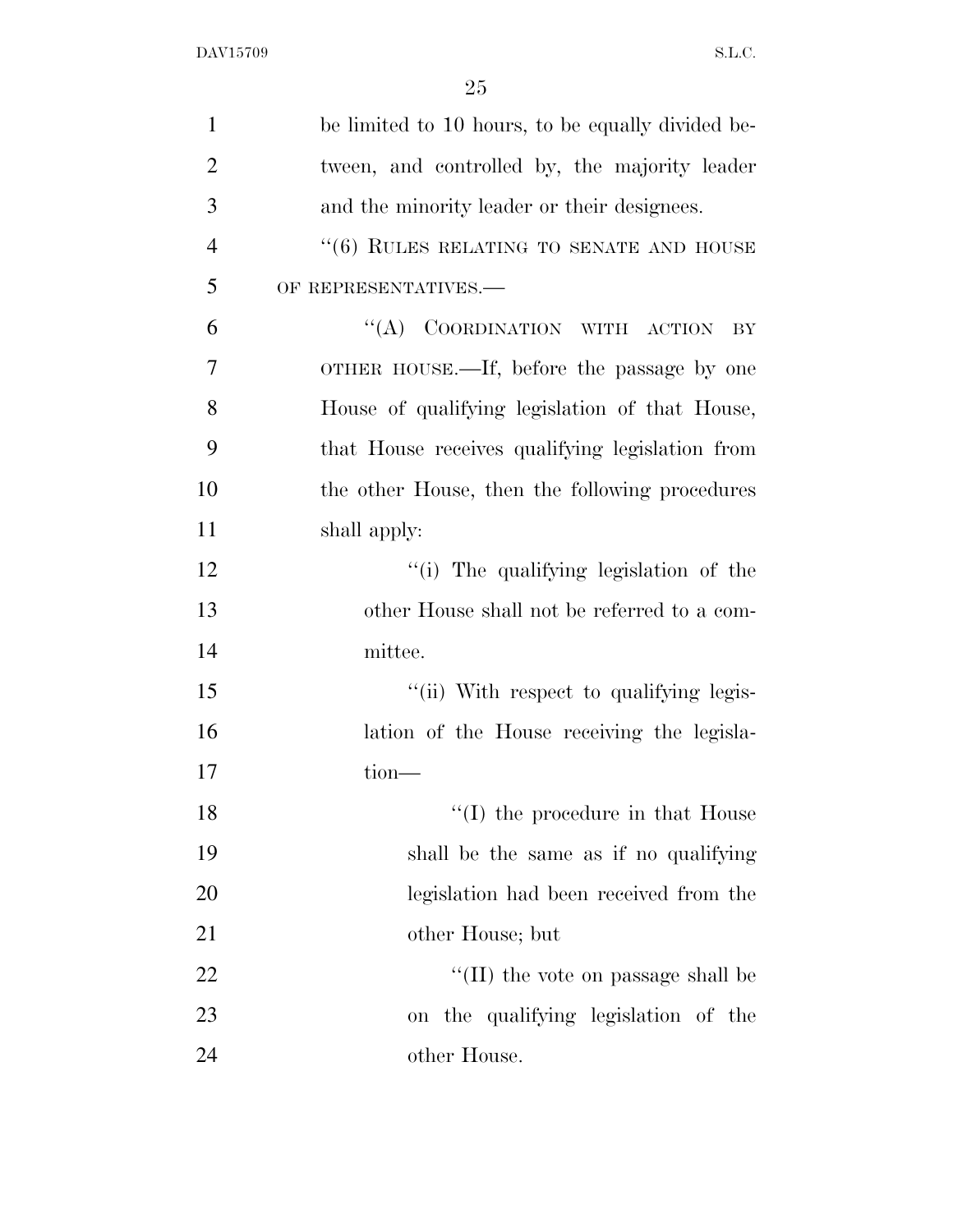| $\mathbf{1}$   | "(B) TREATMENT OF A BILL OF OTHER                      |
|----------------|--------------------------------------------------------|
| $\overline{2}$ | HOUSE.—If one House fails to introduce quali-          |
| 3              | fying legislation under this section, the quali-       |
| $\overline{4}$ | fying legislation of the other House shall be en-      |
| 5              | titled to expedited floor procedures under this        |
| 6              | section.                                               |
| 7              | "(C) TREATMENT OF COMPANION MEAS-                      |
| 8              | URES.—If, following passage of the qualifying          |
| 9              | legislation in the Senate, the Senate then re-         |
| 10             | ceives a companion measure from the House of           |
| 11             | Representatives, the companion measure shall           |
| 12             | not be debatable.                                      |
| 13             | "(D) APPLICATION TO REVENUE<br>MEAS-                   |
| 14             | URES.—The provisions of this paragraph shall           |
| 15             | not apply in the House of Representatives to           |
| 16             | qualifying legislation which is a revenue meas-        |
| 17             | ure.                                                   |
| 18             | "(f) RULES OF HOUSE OF REPRESENTATIVES AND             |
| 19             | SENATE.—Subsection (e) is enacted by Congress—         |
| 20             | $f'(1)$ as an exercise of the rule making power of     |
| 21             | the Senate and the House of Representatives, re-       |
| 22             | spectively, and as such are deemed a part of the       |
| 23             | rules of each House, respectively, but applicable only |
| 24             | with respect to the procedure to be followed in that   |
| 25             | House in the case of legislation described in those    |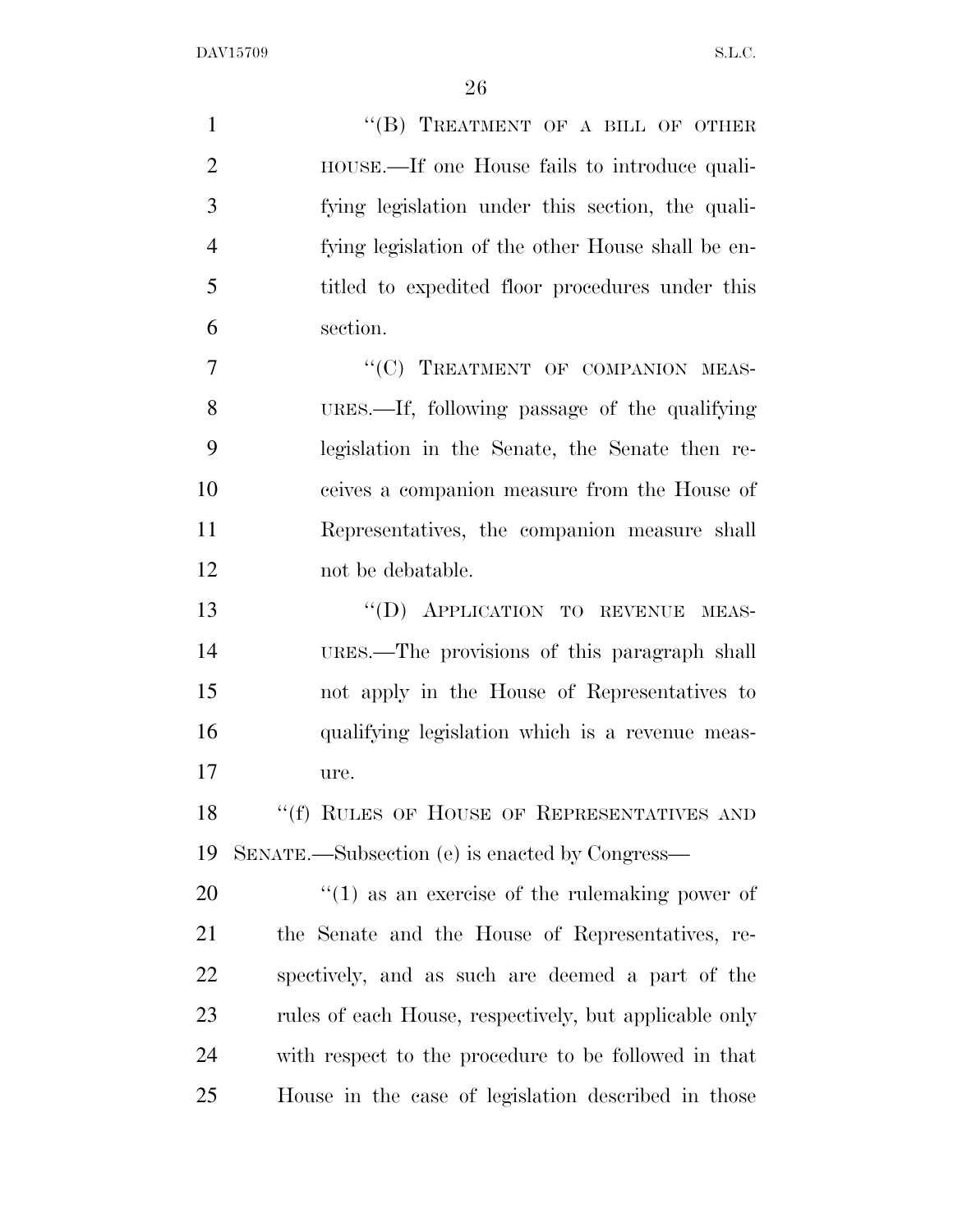| $\mathbf{1}$   | sections, and supersede other rules only to the ex-    |
|----------------|--------------------------------------------------------|
| $\overline{2}$ | tent that they are inconsistent with such rules; and   |
| 3              | $\lq(2)$ with full recognition of the constitutional   |
| 4              | right of either House to change the rules (so far as   |
| 5              | relating to the procedure of that House) at any time,  |
| 6              | in the same manner, and to the same extent as in       |
| 7              | the case of any other rule of that House.              |
| 8              | "(g) RULES OF CONSTRUCTION.—Nothing in the sec-        |
| 9              | tion shall be construed as—                            |
| 10             | $\lq(1)$ modifying, or having any other impact on,     |
| 11             | the President's authority to negotiate, enter into, or |
| 12             | implement appropriate executive agreements, other      |
| 13             | than the restrictions on implementation of the agree-  |
| 14             | ments specifically covered by this section;            |
| 15             | $\lq(2)$ allowing any new waiver, suspension, re-      |
| 16             | duction, or other relief from statutory sanctions with |
| 17             | respect to Iran under any provision of law, or allow-  |
| 18             | ing the President to refrain from applying any such    |
| 19             | sanctions pursuant to an agreement described in        |
| 20             | subsection (a) during the period for review provided   |
| 21             | in subsection (b);                                     |
| 22             | "(3) revoking or terminating any statutory             |
| 23             | sanctions imposed on Iran; or                          |
| 24             | $\lq(4)$ authorizing the use of military force         |
| 25             | against Iran.                                          |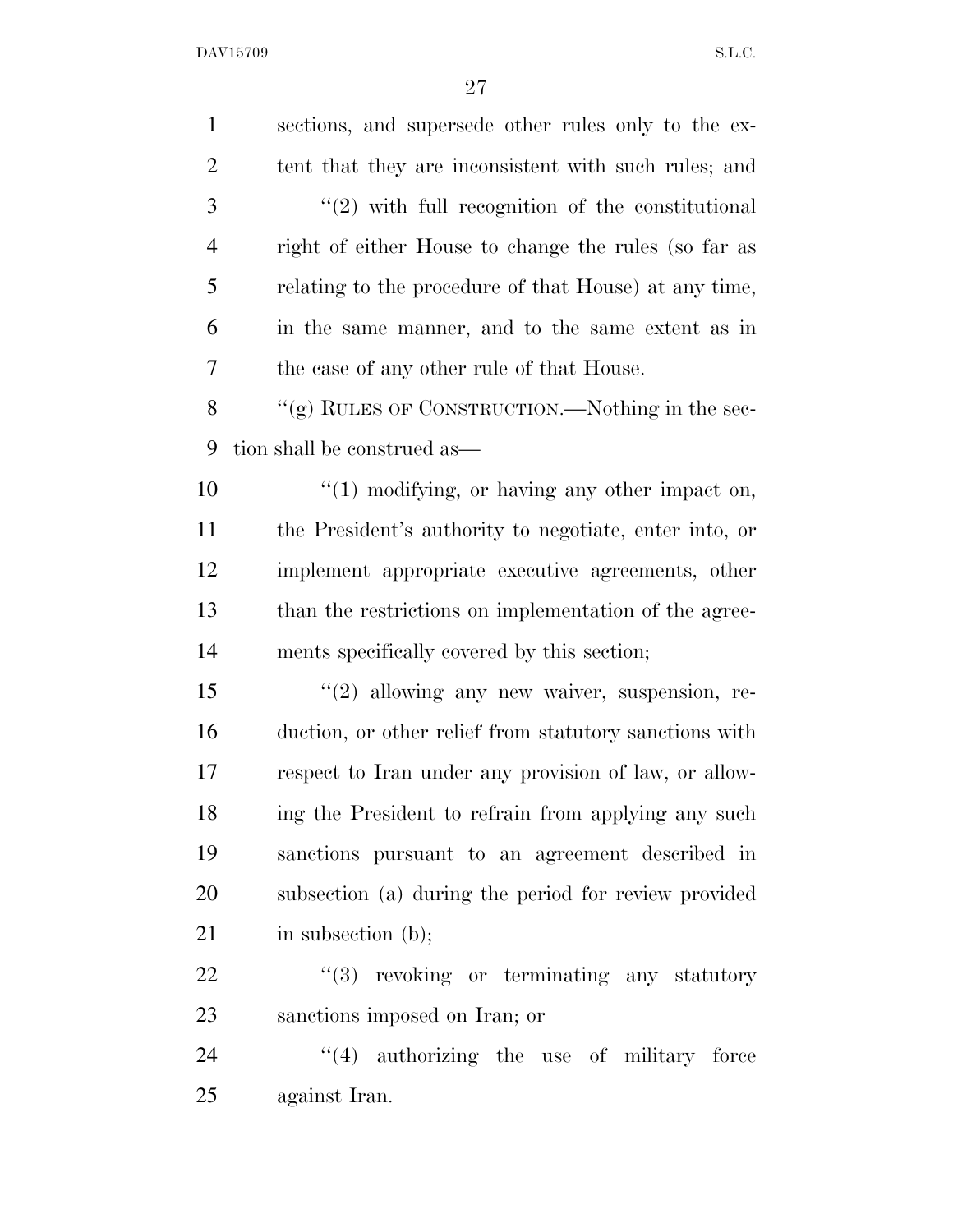''(h) DEFINITIONS.—In this section:

2 "(1) AGREEMENT.—The term 'agreement' means an agreement related to the nuclear program of Iran that includes the United States, commits the United States to take action, or pursuant to which the United States commits or otherwise agrees to take action, regardless of the form it takes, whether a political commitment or otherwise, and regardless of whether it is legally binding or not, including any joint comprehensive plan of action entered into or made between Iran and any other parties, and any additional materials related thereto, including an- nexes, appendices, codicils, side agreements, imple- menting materials, documents, and guidance, tech- nical or other understandings, and any related agreements, whether entered into or implemented prior to the agreement or to be entered into or im-plemented in the future.

 ''(2) APPROPRIATE CONGRESSIONAL COMMIT- TEES.—The term 'appropriate congressional com- mittees' means the Committee on Finance, the Com- mittee on Banking, Housing, and Urban Affairs, the Select Committee on Intelligence, and the Com- mittee on Foreign Relations of the Senate and the Committee on Ways and Means, the Committee on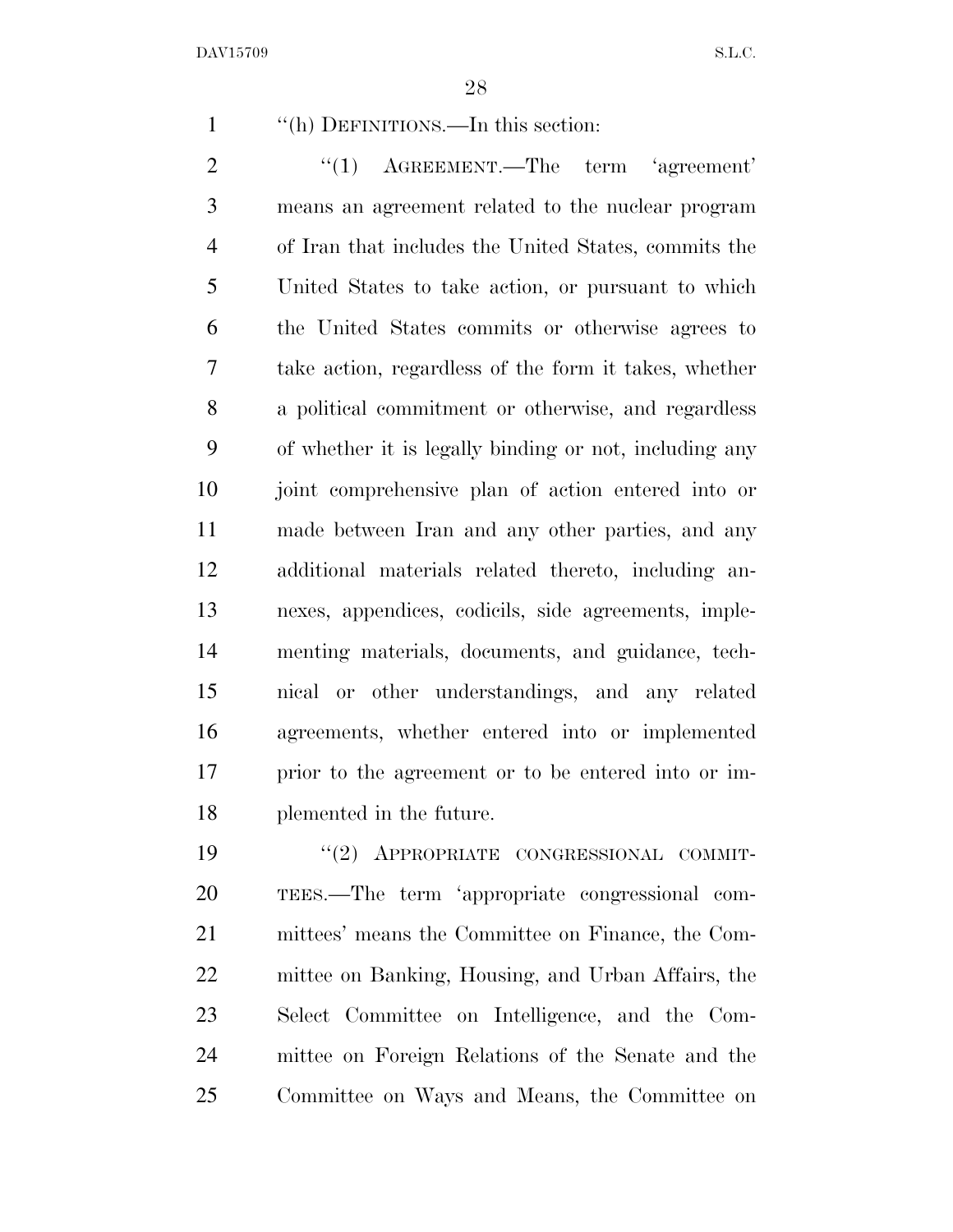Financial Services, the Permanent Select Committee on Intelligence, and the Committee on Foreign Af-fairs of the House of Representatives.

 ''(3) APPROPRIATE CONGRESSIONAL COMMIT- TEES AND LEADERSHIP.—The term 'appropriate congressional committees and leadership' means the Committee on Finance, the Committee on Banking, Housing, and Urban Affairs, the Select Committee on Intelligence, and the Committee on Foreign Rela- tions, and the Majority and Minority Leaders of the Senate and the Committee on Ways and Means, the Committee on Financial Services, the Permanent Se- lect Committee on Intelligence, and the Committee on Foreign Affairs, and the Speaker, Majority Lead- er, and Minority Leader of the House of Representa-tives.

17 "(4) IRANIAN FINANCIAL INSTITUTION.—The term 'Iranian financial institution' has the meaning given the term in section 104A(d) of the Com- prehensive Iran Sanctions, Accountability, and Di-vestment Act of 2010 (22 U.S.C. 8513b(d)).

22 "(5) JOINT PLAN OF ACTION.—The term 'Joint Plan of Action' means the Joint Plan of Action, signed at Geneva November 24, 2013, by Iran and by France, Germany, the Russian Federation, the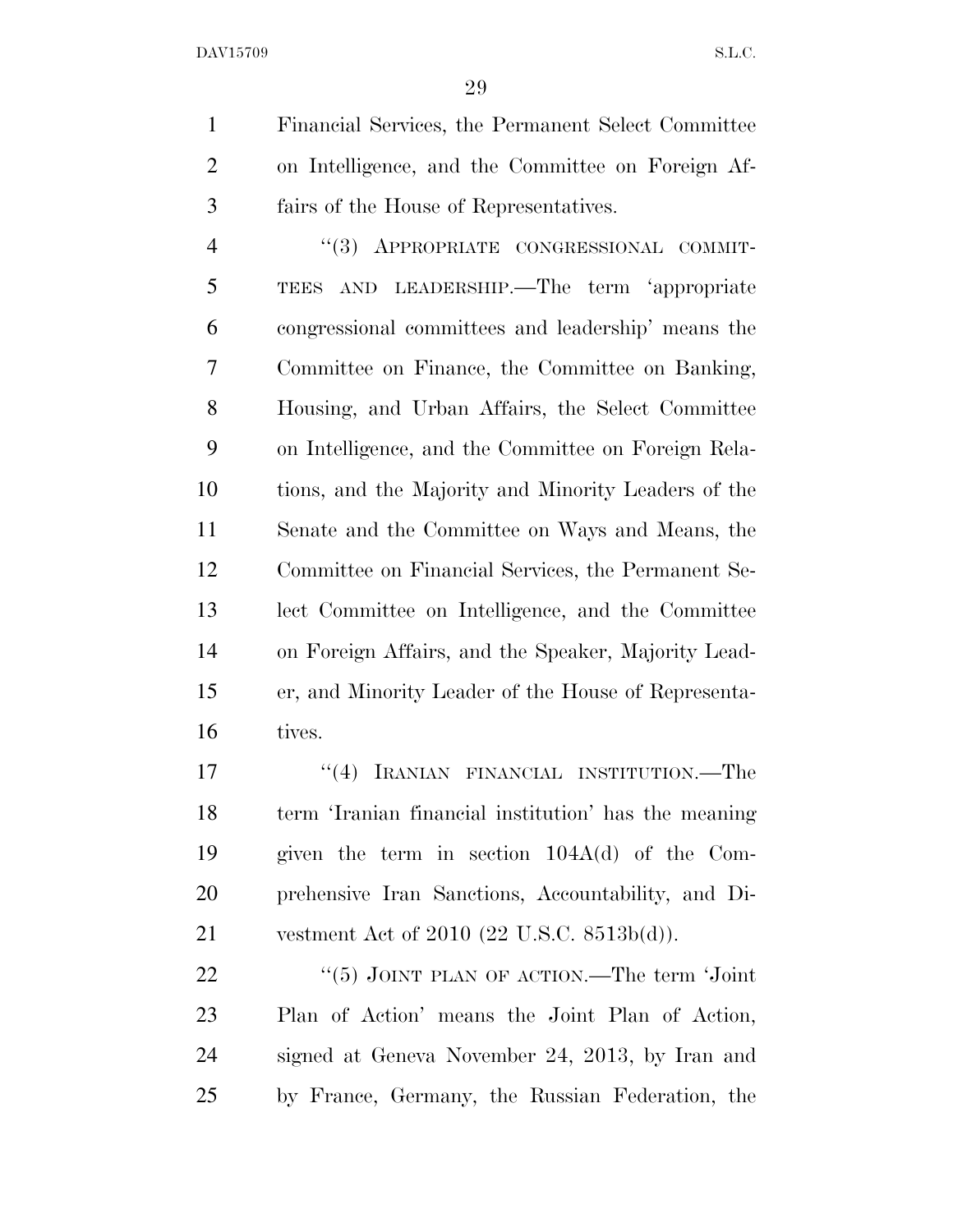People's Republic of China, the United Kingdom, and the United States, and all implementing mate- rials and agreements related to the Joint Plan of Action, including the technical understandings reached on January 12, 2014, the extension thereto agreed to on July 18, 2014, the extension agreed to on November 24, 2014, and any materially identical extension that is agreed to on or after the date of the enactment of the Iran Nuclear Agreement Re- view Act of 2015. 11 ''(6) EU-IRAN JOINT STATEMENT.—The term 'EU-Iran Joint Statement' means only the Joint Statement by EU High Representative Federica Mogherini and Iranian Foreign Minister Javad Zarif made on April 2, 2015, at Lausanne, Switzerland. 16 "(7) MATERIAL BREACH.—The term 'material breach' means, with respect to an agreement de- scribed in subsection (a), any breach of the agree- ment, or in the case of non-binding commitments, any failure to perform those commitments, that sub- stantially—  $\langle (A) \rangle$  benefits Iran's nuclear program;

23  $"$ (B) decreases the amount of time re-quired by Iran to achieve a nuclear weapon; or